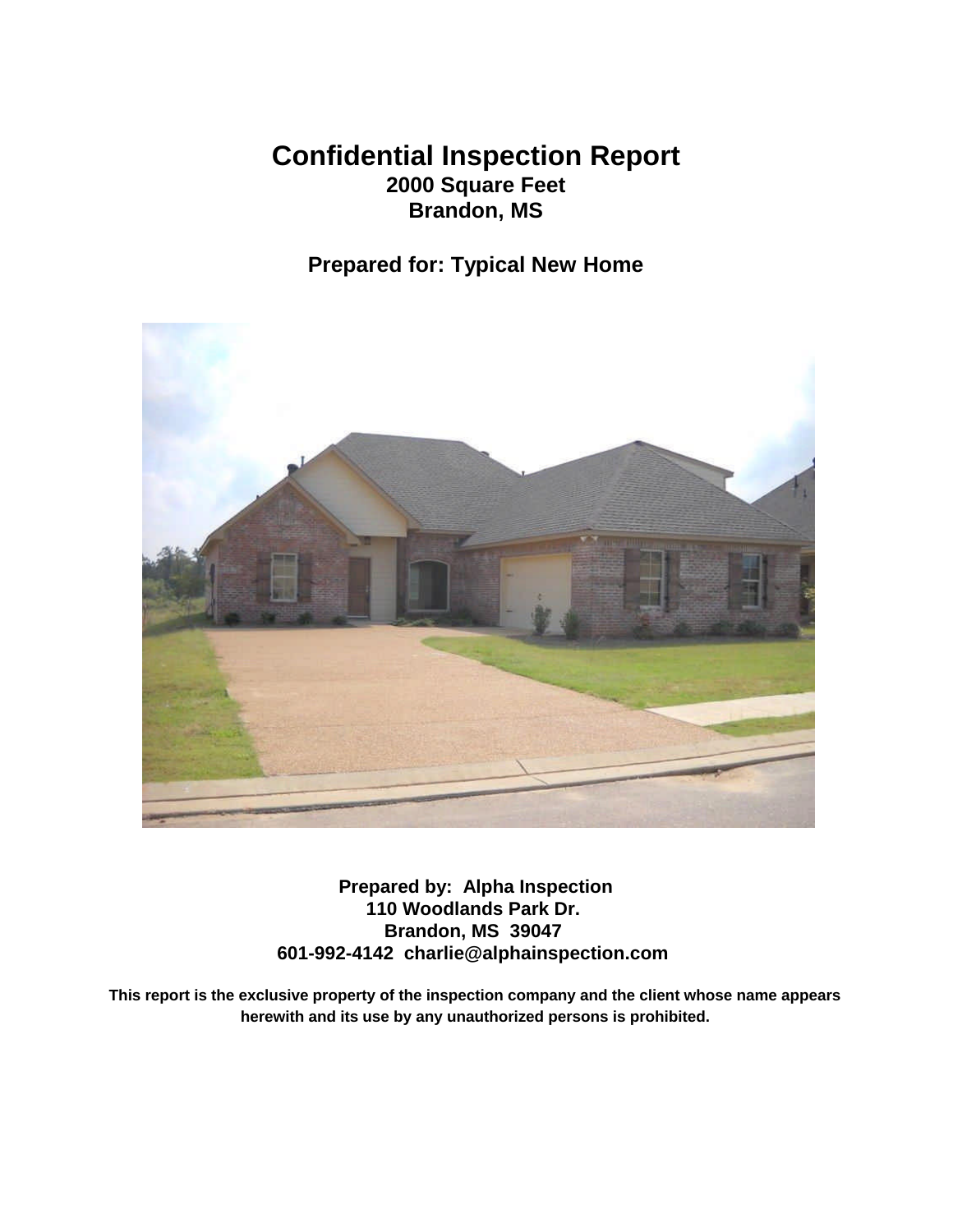## **Report Table of Contents**

| <b>INSPECTION CONDITIONS</b>      | 1  |
|-----------------------------------|----|
| ROOF SYSTEM                       | 3  |
| <b>EXTERIOR &amp; FOUNDATION</b>  | 6  |
| <b>HEATING - AIR CONDITIONING</b> | 8  |
| <b>ELECTRICAL SYSTEM</b>          | 11 |
| <b>PLUMBING</b>                   | 13 |
| KITCHEN - APPLIANCES - LAUNDRY    | 16 |
| <b>BATHROOMS</b>                  | 18 |
| <b>INTERIOR</b>                   | 20 |
| <b>GARAGE</b>                     | 24 |
| <b>GROUNDS</b>                    | 25 |
| <b>LAWN SPRINKLER SYSTEM</b>      | 26 |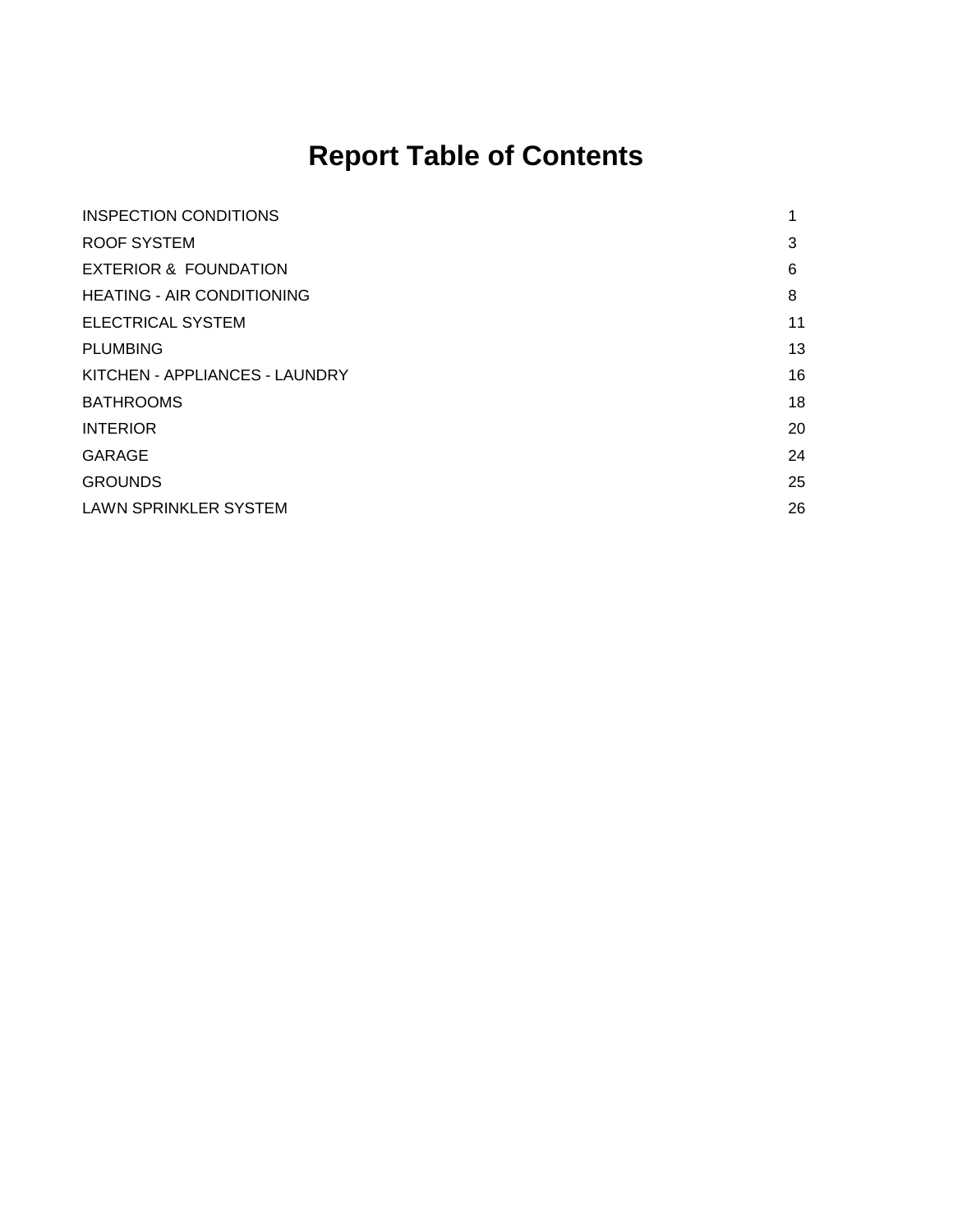

Charlie Sessums 110 Woodlands Park Dr., Brandon, MS 39047 601-992-4142 601-937-4142 www.AlphaInspection.com

September 28, 2009

Typical New Home

RE: 2000 Square Feet Brandon, MS 39047

At your request, and in your presence, a visual inspection of the above referenced property was conducted today. This inspection report reflects the visual conditions of the property at the time of the inspection only. Hidden or concealed defects cannot be included in this report. No warranty is either expressed or implied. This report is not an insurance policy, nor a warranty service.

An earnest effort was made on your behalf to discover all visible defects, however, in the event of an oversight, maximum liability must be limited to the fee paid. The following is an opinion report, expressed as a result of the inspection. Please take time to review limitations contained in the inspection agreement.

### **REPORT SUMMARY**

Overall, the home's quality of construction is typical for our area. The following items, taken from the complete report, are the things I believe you should be aware of before you complete your transaction. Other items that I believe have a much lesser impact on your life or I simply believe you should know are included in the full report. Typically these items are underlined to help insure you do not skip over them as you read the report. In no way is this summary a required repair list. You will have to determine, with the assistance of your agent, which to address prior to purchasing the house.

### **ROOF SYSTEM**

### ROOF:

1. Nails are commonly seen in the ridge shingles and flashings of a roof. They should be sealed.

There is an inadequate amount of shingles overhang on portions of the shed dormer roof. This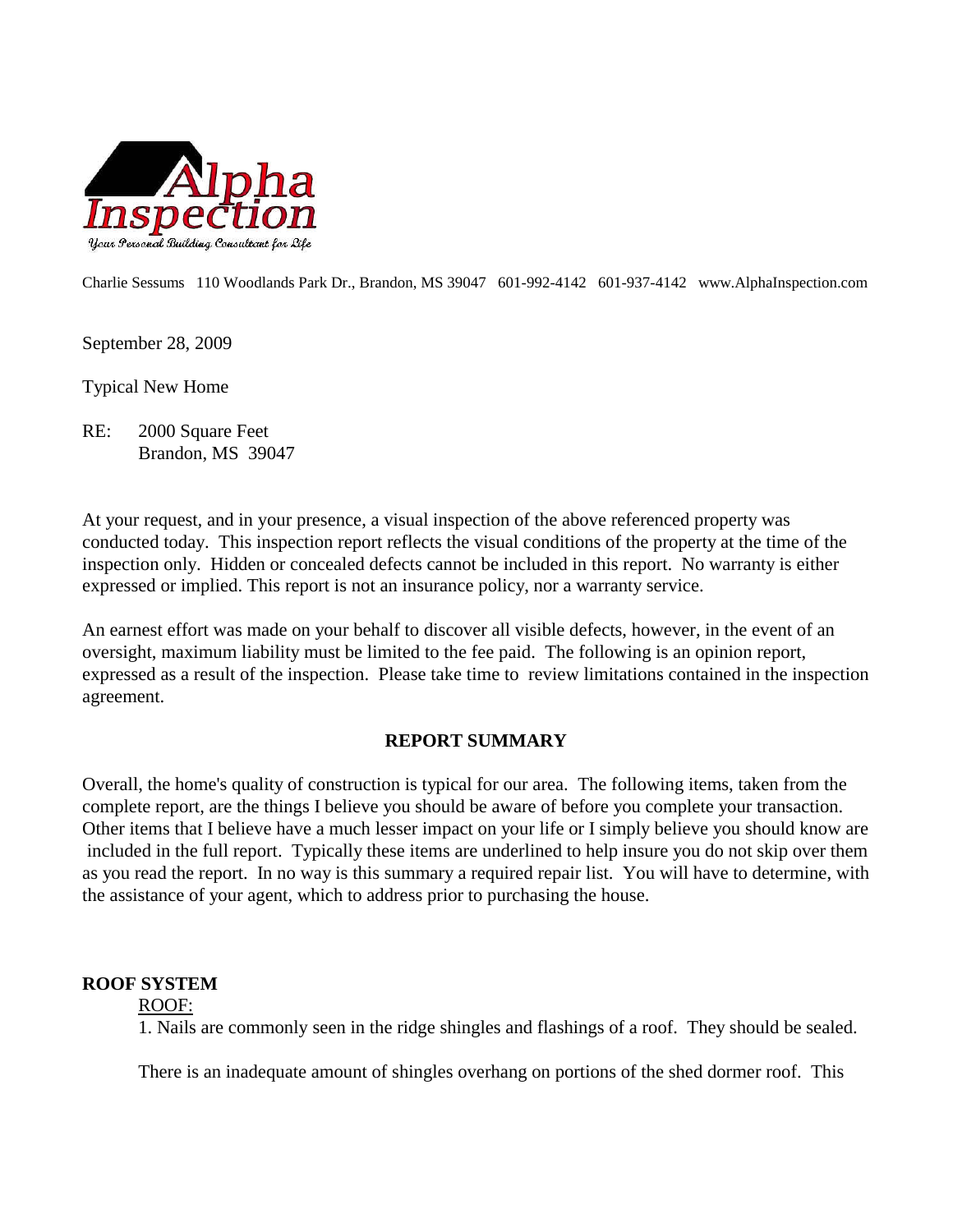condition can allow water to enter the overhangs of the roof and cause the wood to rot.

One shingle at the lower edge of the shed dormer is damaged.

### ATTIC AND INSULATION:

2. The door to the attic should be weather stripped for energy efficiency.

### **EXTERIOR & FOUNDATION**

TRIM:

3. The final application of caulk and paint has not yet been completed.

### **HEATING - AIR CONDITIONING**

### MAIN HEATING AND AIR CONDITIONING SYSTEM:

4. The compressor unit is not sitting level. It should be on a level platform.

5. The ratio between the horizontal and vertical portions of this vent is not correct. This can create drafting and condensation problems. I recommend a HVAC contractor who is knowledgeable of the GAMA venting requirements make corrections.

This vent is not properly supported. It should be supported every five feet.

The flexible gas connector should not enter the furnace. This violates the listing of the connector. It should be connected to a rigid metal pipe that exits the furnace cabinet.

### SECOND HEATING AND AIR CONDITIONING SYSTEM:

6. The compressor unit is not sitting level. It should be on a level platform.

The insulation is torn or missing from the refrigeration lines. This condition allows condensation to form on the refrigeration line and drip on to the surrounding areas.

7. The flexible gas connector should not enter the furnace. This violates the listing of the connector. It should be connected to a rigid metal pipe that exits the furnace cabinet.

The ratio between the horizontal and vertical portions of this vent is not correct. This can create drafting and condensation problems. I recommend a HVAC contractor who is knowledgeable of the GAMA venting requirements make corrections.

### **ELECTRICAL SYSTEM**

ELECTRICAL PANELS: 8. MAIN PANEL CONDITION: I recommend all defects be corrected by an electrician.

The ground rods should be driven further into the ground to reduce the risk of impalement and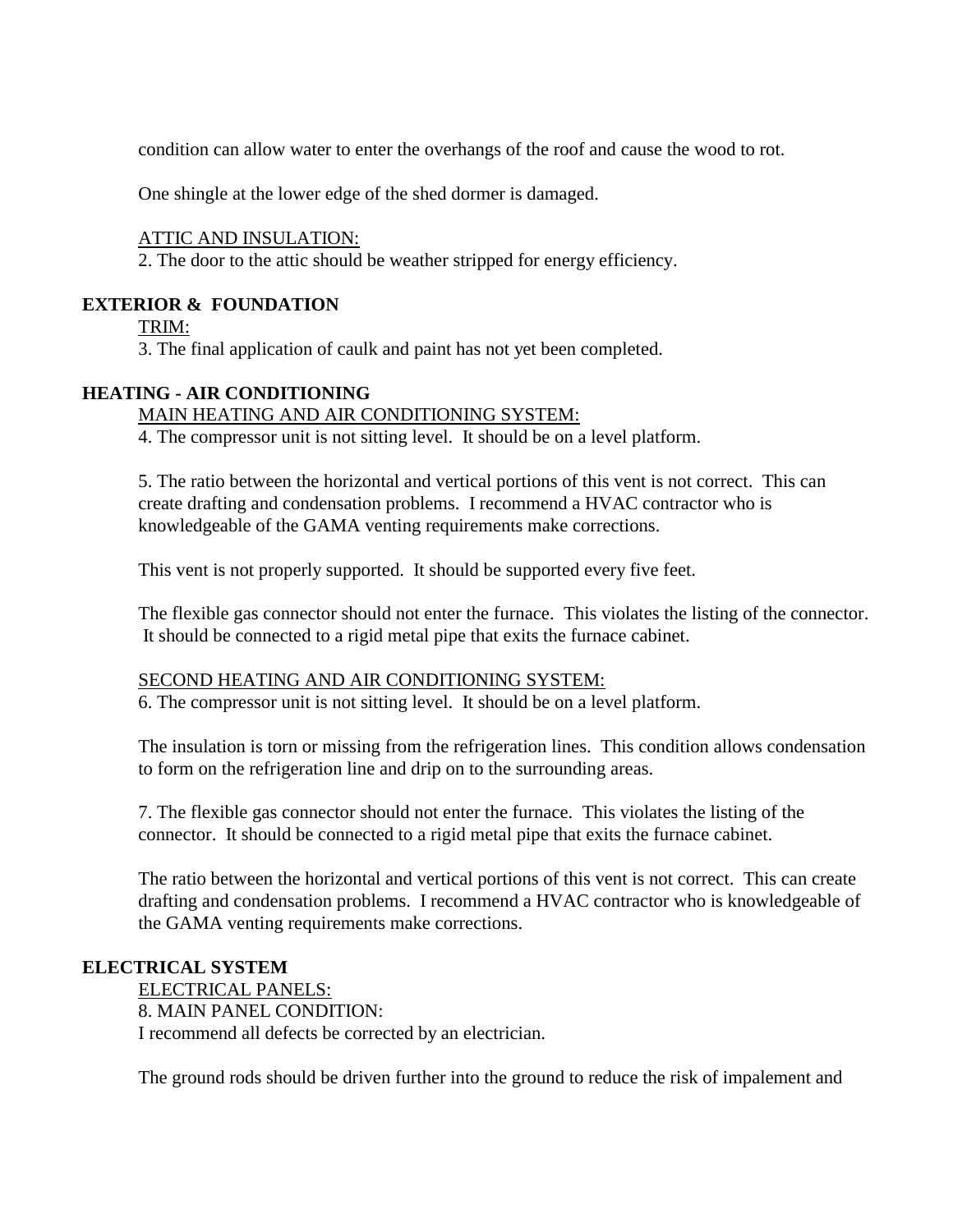comply with the National Electrical Code requirements.

### SWITCHES & OUTLETS:

9. The lights are not operational in some areas, possibly due to bad bulbs. I recommend all non-operating bulbs be replaced before the final walk through on the off chance a fixture is not functioning.

Some grounded type outlets tested to not be properly grounded. Have an electrician correct this condition and test all outlets in the home.

### **PLUMBING**

SUPPLY LINES: 10. No key is provided for the manifold in the pantry.

### RIGHT SIDE WATER HEATER:

11. The black foam pipe insulation should not be within 6" of the water heater draft hood. It is a combustible material.

The lower end of this vent pipe has been cut. This is improper as it voids the UL listing and changes the clearance to combustible material requirements of the vent pipe. The vent pipe should be replaced.

### LEFT SIDE WATER HEATER:

12. The black foam pipe insulation should not be within 6" of the water heater draft hood. It is a combustible material.

The lower end of this vent pipe has been cut. This is improper as it voids the UL listing and changes the clearance to combustible material requirements of the vent pipe. The vent pipe should be replaced.

Roofing shingles are within one inch of the vent pipe. They are considered combustible and should be removed.

### **KITCHEN - APPLIANCES - LAUNDRY**

RANGE/COOK TOP & OVEN 13. This appliance is not completely put together.

### DISHWASHER:

14. The dishwasher is not anchored to the cabinet.

The bottom panel of the dishwasher is not yet installed.

### INTERIOR COMPONENTS: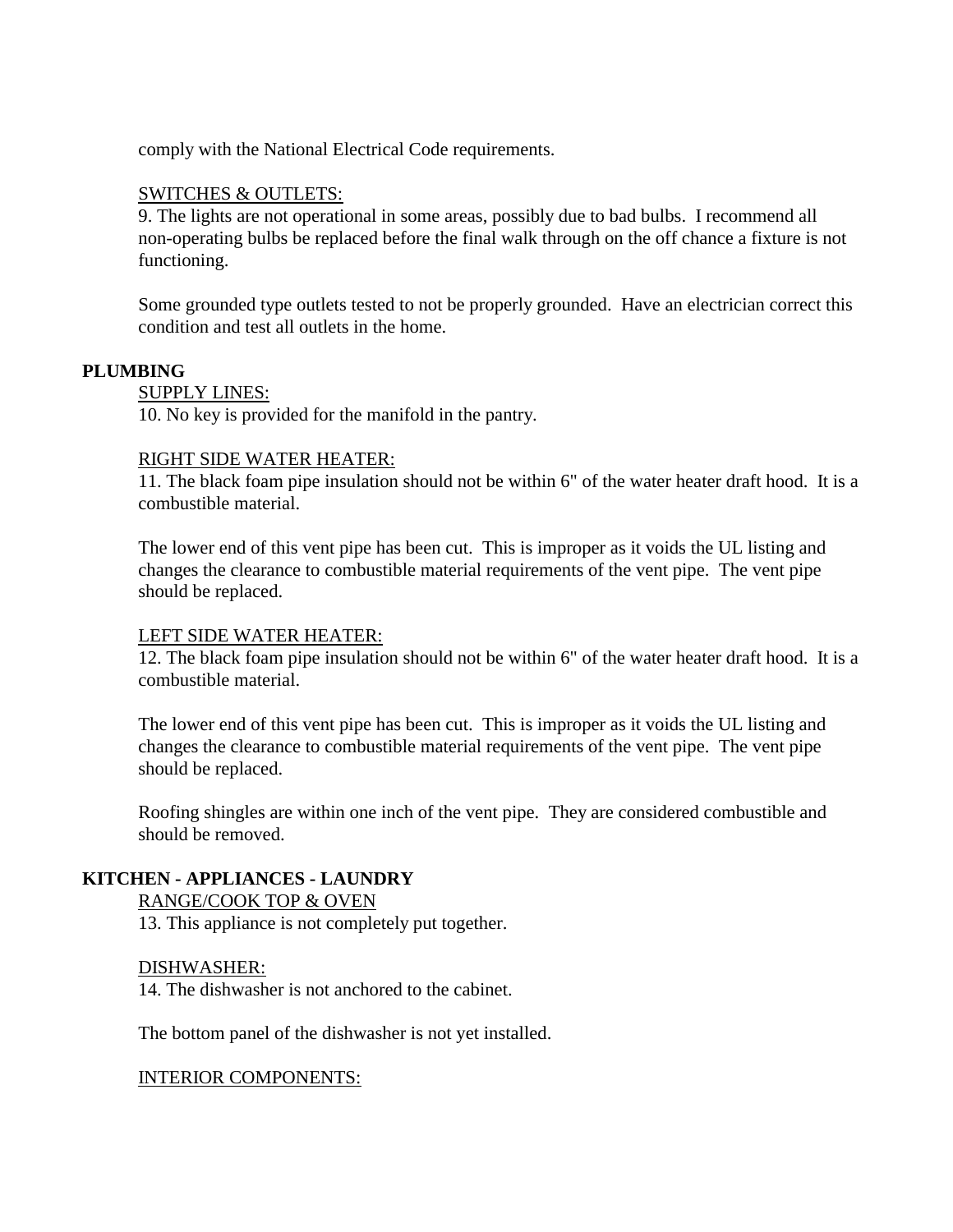15. Some tightening and adjusting of the doors in the cabinets is needed.

Conventional drawer glides have been used for one pull out. They are not designed to carry the amount of weight they will be subjected to. I recommend a set of heavy duty full extension glides be installed.

### **BATHROOMS**

### HALL BATHROOM:

16. The sink is draining slowly. The cause should be investigated and corrected.

### MASTER BATHROOM:

17. The toilet is very loose. I recommend it be removed, the mounting flange inspected for damage, a new wax ring installed and the toilet reset. Caulking the toilet to the floor is not a proper repair.

18. The hinges have not yet been installed on the access panel door.

### UPSTAIRS BATHROOM:

19. Doors are not yet installed on this cabinet.

20. The toilet is very loose. I recommend it be removed, the mounting flange inspected for damage, a new wax ring installed and the toilet reset. Caulking the toilet to the floor is not a proper repair.

### **INTERIOR**

### DOORS:

22. The front door is in need of additional coats of protective finish. Stained doors of this type need periodic maintenance. To properly protect the wood and finish they should be sanded and additional coats of finish applied every few years. It should be verified that the top and bottom edges are also sealed. These type doors often warp when these edges are left unsealed.

The strike plate for the deadbolt of this door is not installed.

This door is also not well adjusted. It does not seal at the top.

23. The interior doors should be undercut to allow the conditioned air to freely return to the return air grill.

An upstairs closet and the laundry room doors will not latch properly.

The door to the master bathroom does not operate properly.

### WINDOWS: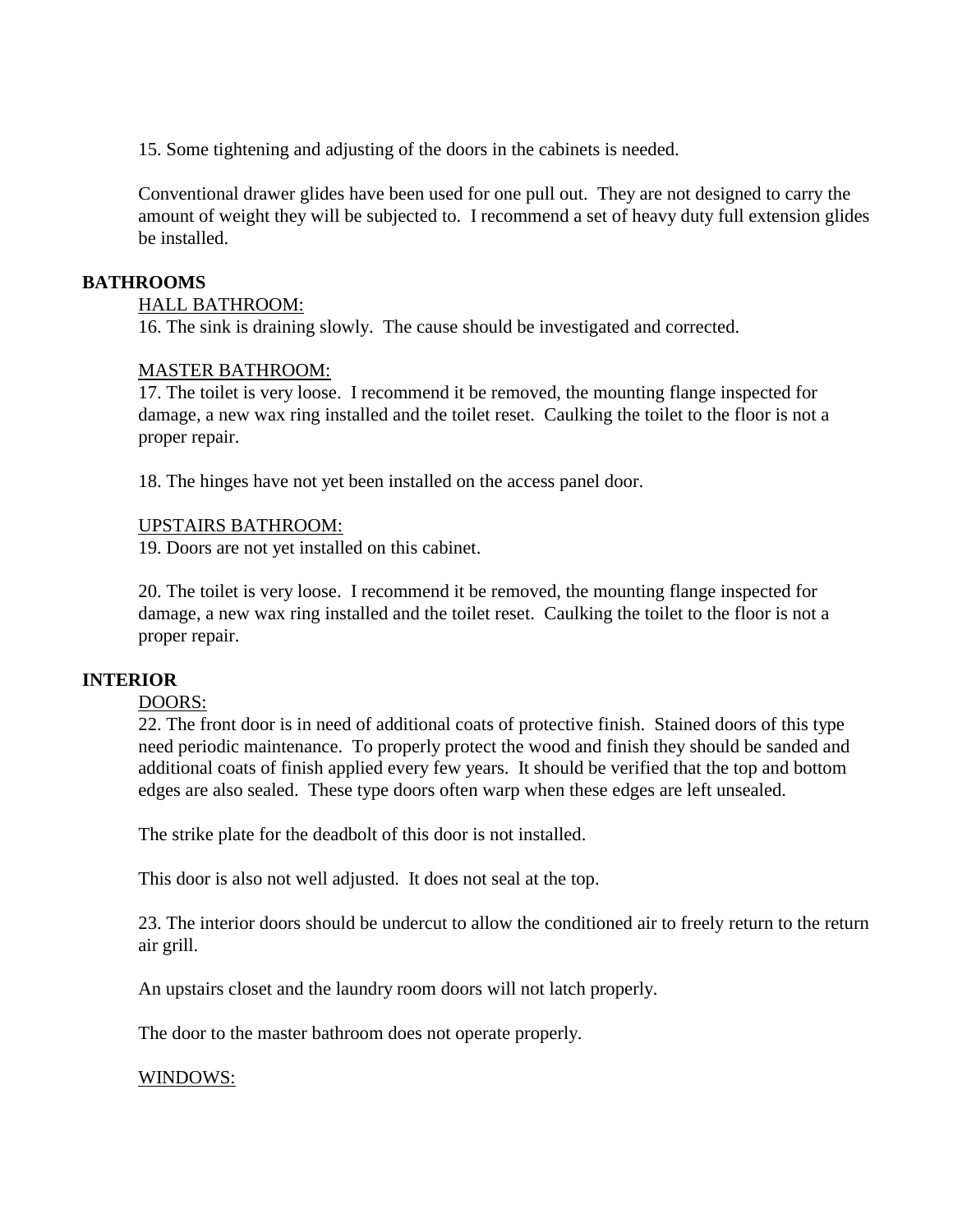24. Seal the window casings and other dissimilar materials to the brick.

The window at the top of the stairs should have safety glass installed.

### INTERIOR WALLS AND TRIM:

25. I recommend all penetrations in the wall system be sealed.

### CABINETRY:

26. Some of the shelves are not yet installed.

### STAIRS & HANDRAILS:

27. Handrails on stairs should be continuous and return to the wall at the ends. These do not meet these criteria.

### FIREPLACE:

28. The appliance connector is improperly installed. It should not be installed in a manner where it can contact sheet metal. It should be connected to rigid metal pipe inside of the fireplace. Two appliance connectors have been used. This is also improper.

### **GARAGE**

### GARAGE DOOR:

29. The automatic garage door opener did not reverse properly when it struck a 1.5" block on the floor. Typically adjusting the down force of on the opener is all that is necessary to correct this. For more information on this safety feature see http://www.cpsc.gov/cpscpub/pubs/523.pdf. The Genie Company provides a good example of proper installation on it's website. http://www.geniecompany.com/docs/GENIE%20CHAINGLIDE-ENG.pdf This is a safety item and is important to have the setting adjusted.

The electronic eyes should be installed between 5 and 6 inches above the floor to provide the proper safeguard. These are considerably higher.

Control buttons for openers should be mounted at least 5' above the floor to prevent small children from operating them.

### **GROUNDS**

### DRIVEWAY:

30. I recommend the cracks be sealed with NP1 to prevent water entry and further raising and settling or widening of cracks. NP 1 is a polyurethane sealant that is available at Construction Materials on West St.

### **LAWN SPRINKLER SYSTEM**

### ELECTRIC CONTROLS:

31. The back up battery is not installed in the controller.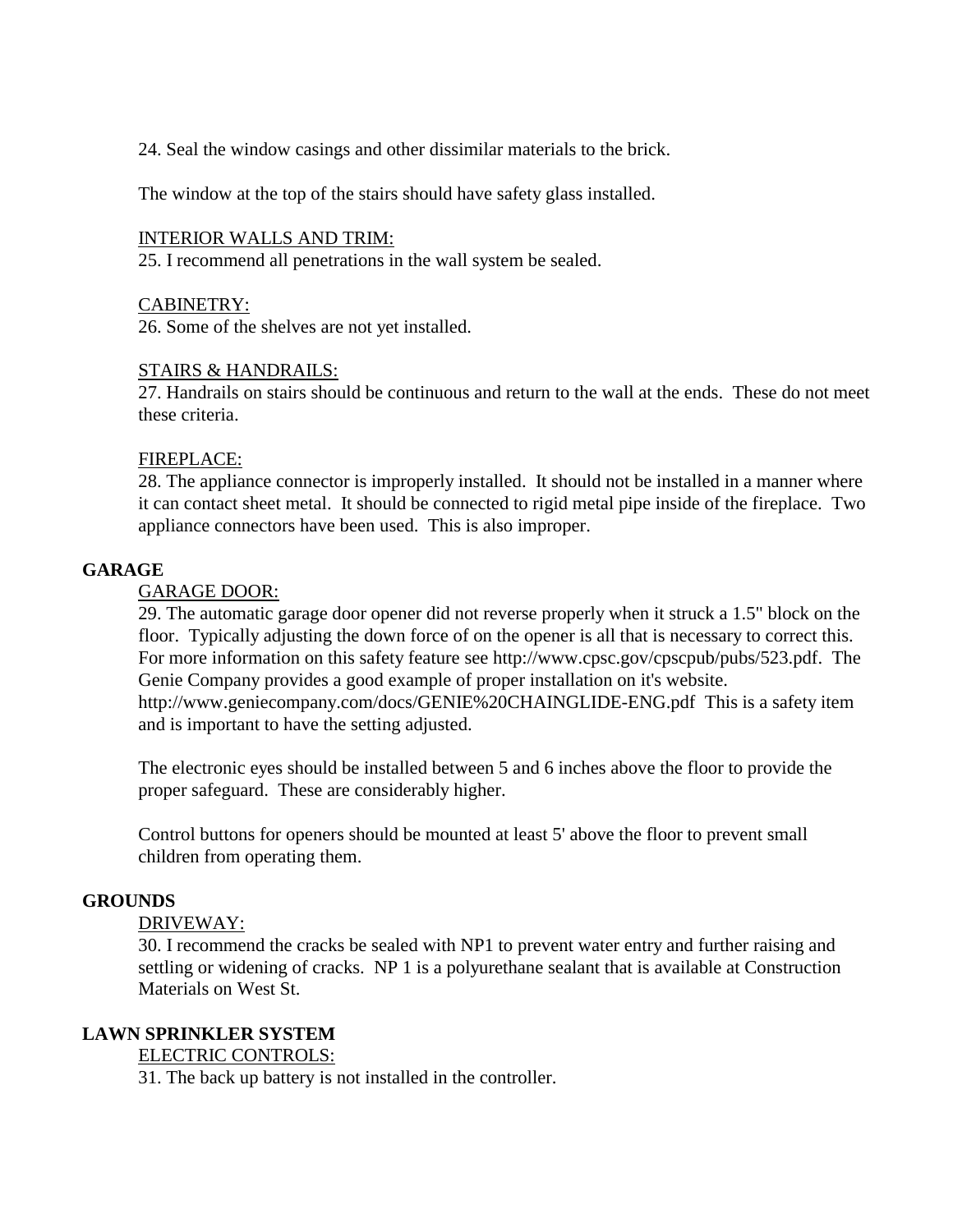### SPRINKLER HEADS:

32. Some sprinkler heads need adjustment. Neither sprays or rotors should hit the house or windows.

Both rotors and sprays should be elevated to the correct height and be vertical.

As you address these items, I believe it is best to use licensed trades people for counsel and to perform the repairs. Please be sure to obtain competitive estimates. While I have placed the items I believe, in my professional opinion, are most likely to have significant financial or safety concerns in the summary, read the entire report to determine if you want to address any of the other items noted there.

It has been a pleasure working with you. Our company's goal is to help relieve the anxiety of home ownership, both as you purchase you home and after you move in. Please remember, we desire to be your personal building consultants and are available to answer questions regarding the inspection report, the home, and repairs to the home. Please feel free to call us with any questions regarding your new home.

Sincerely,

### **Charlie Sessums**

Charlie Sessums Alpha Inspection Mississippi License #0187 NH ASHI #211622

P.S. We are constantly seeking to grow and improve our service to you. You can help us by using the form found in your inspection folder to give us your feedback and input.

P.P.S. The majority of our business comes through referrals from satisfied customers. If we have served you well, please don't keep us a secret.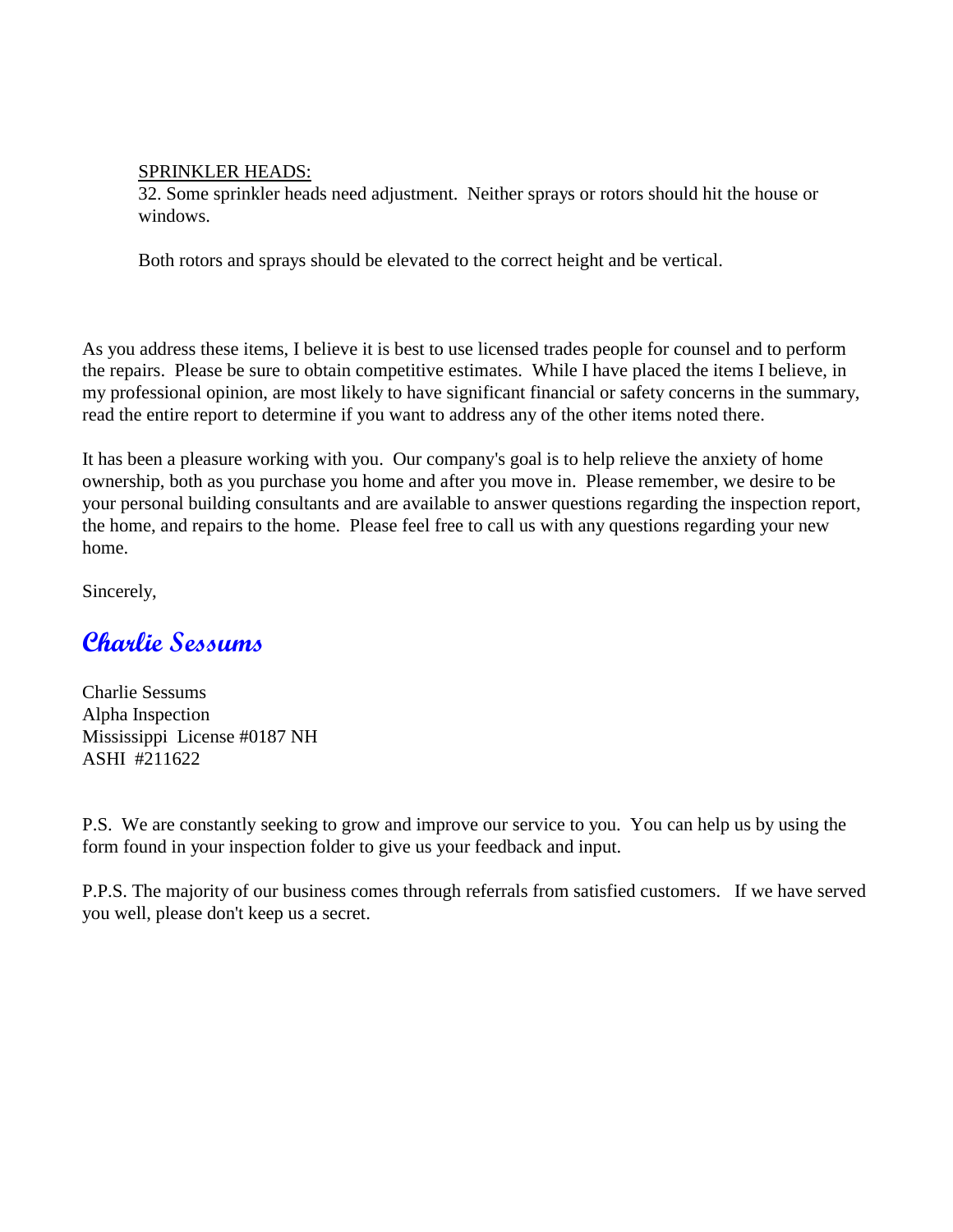## INSPECTION CONDITIONS

### **CLIENT & SITE INFORMATION:**

| DATE OF                                              |                     |
|------------------------------------------------------|---------------------|
| <b>INSPECTION:</b>                                   | September 28, 2009. |
| <b>CLIENT NAME:</b>                                  | Typical New Home.   |
| <b>INSPECTION</b><br>SITE:                           | 2000 Square Feet.   |
| <b>INSPECTION</b><br><b>SITE CITY/STATE/</b><br>ZIP: | Brandon, MS 39047.  |
|                                                      |                     |

### **CLIMATIC CONDITIONS:**

| <b>WEATHER:</b>    | The weather was partly cloudy. |
|--------------------|--------------------------------|
| SOIL               |                                |
| <b>CONDITIONS:</b> | The ground was dry.            |

### **UTILITY SERVICES:**

| <b>UTILITIES</b> |                                                                                       |
|------------------|---------------------------------------------------------------------------------------|
| <b>STATUS:</b>   | All utilities, except the gas service, were on at the time of inspection. This limits |
|                  | what I can inspect. The gas line will needed to be pressure tested before the         |
|                  | service can be turned on. I recommend you confirm who will pay the fees for           |
|                  | this. The pressure test will confirm no leaks are present in the system. The gas      |
|                  | appliances will then need to be tested to verify they operate properly.               |
|                  |                                                                                       |
|                  |                                                                                       |

### REPORT LIMITATIONS

This report is intended only as a general guide to help the you make your own evaluation of the overall condition of the home, and is not intended to reflect the value of the premises, nor make any representation as to the advisability of purchase. The report expresses my personal opinions, based upon the visual impressions of the conditions that existed at the time of the inspection only. The inspection and report are not intended to be technically exhaustive, or to imply that every component was inspected, or that every possible defect was discovered. No disassembly of equipment, opening of walls, moving of furniture, appliances or stored items, or excavation was performed. All components and conditions which by the nature of their location are concealed, camouflaged or difficult to inspect are excluded from the report.

Systems and conditions which are not within the scope of the building inspection include, but are not limited to: formaldehyde, lead paint, asbestos, toxic or flammable materials, and other environmental hazards; pest infestation, playground equipment, efficiency measurement of insulation or heating and cooling equipment, internal or underground drainage or plumbing, any systems which are shut down or otherwise secured; water wells (water quality and quantity) zoning ordinances; intercoms; security systems; heat sensors; cosmetics or building code conformity. Any general comments about these systems and conditions are informational only and do not represent an inspection.

The inspection report should not be construed as a compliance inspection of any governmental or non governmental codes or regulations. The report is not intended to be a warranty or guarantee of the present or future adequacy or performance of the structure, its systems, or their component parts. This report does not constitute any express or implied warranty of merchantability or fitness for use regarding the condition of the property and it should not be relied upon as such. Any opinions expressed regarding adequacy, capacity, or expected life of components are general estimates based on information about similar components and occasional wide variations are to be expected between such estimates and actual experience.

We certify that our inspectors have no interest, present or contemplated, in this property or its improvement and no involvement with trades people or benefits derived from any sales or improvements. To the best of our knowledge and belief, all statements and information in this report are true and correct.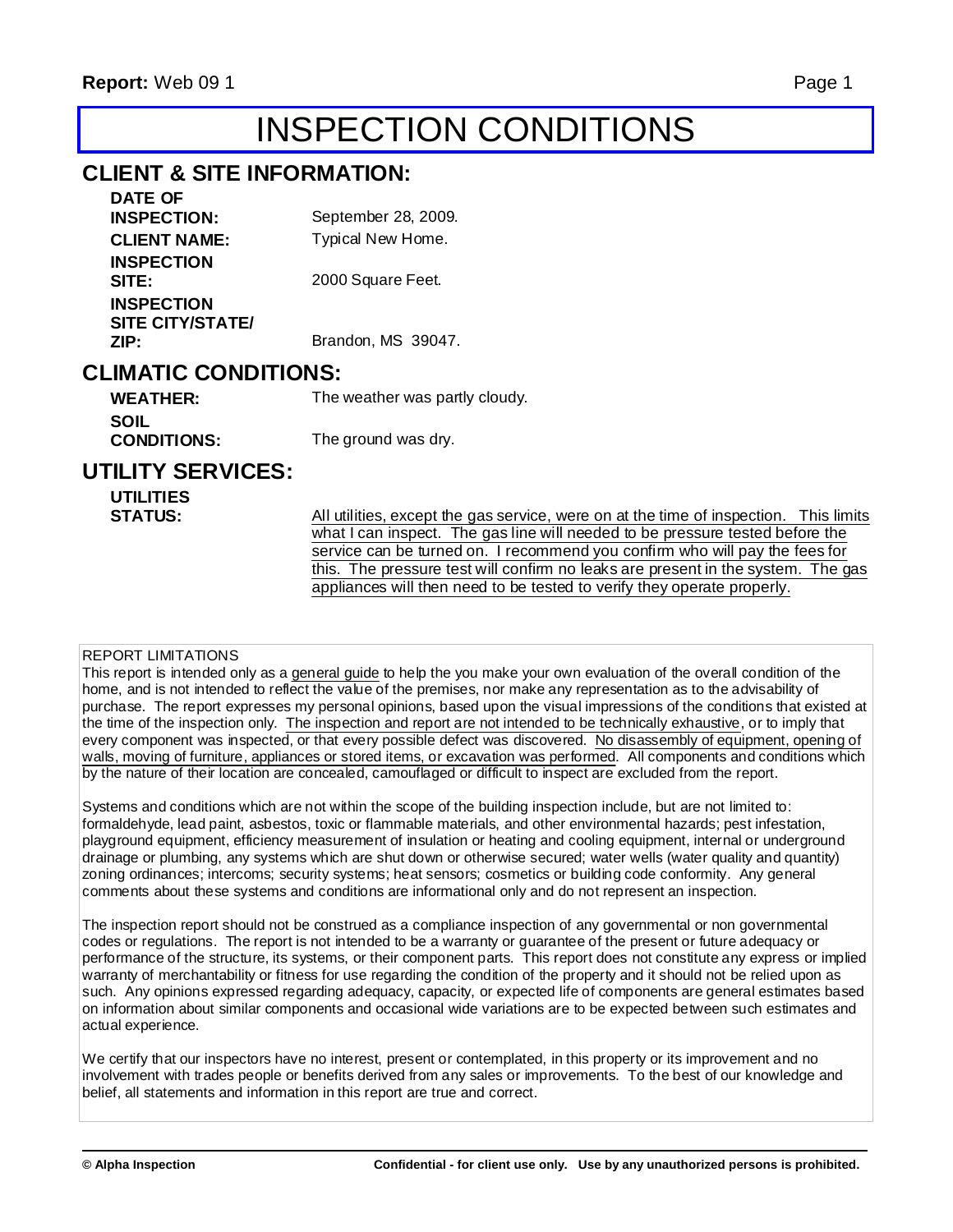### **Report:** Web 09 1 Page 2

Should any disagreement or dispute arise as a result of this inspection or report, it shall be decided by arbitration and shall be submitted for binding, non-appealable arbitration to the Expedited Arbitration of Home Inspection Disputes of Construction Arbitration Services, Inc., unless the parties mutually agree otherwise. In the event of a claim, you agree to allow the Alpha Inspection to inspect the claim prior to any repairs or waive the right to make the claim. You also agree not to disturb or repair or have repaired anything which may constitute evidence relating to the complaint, except in the case of an emergency.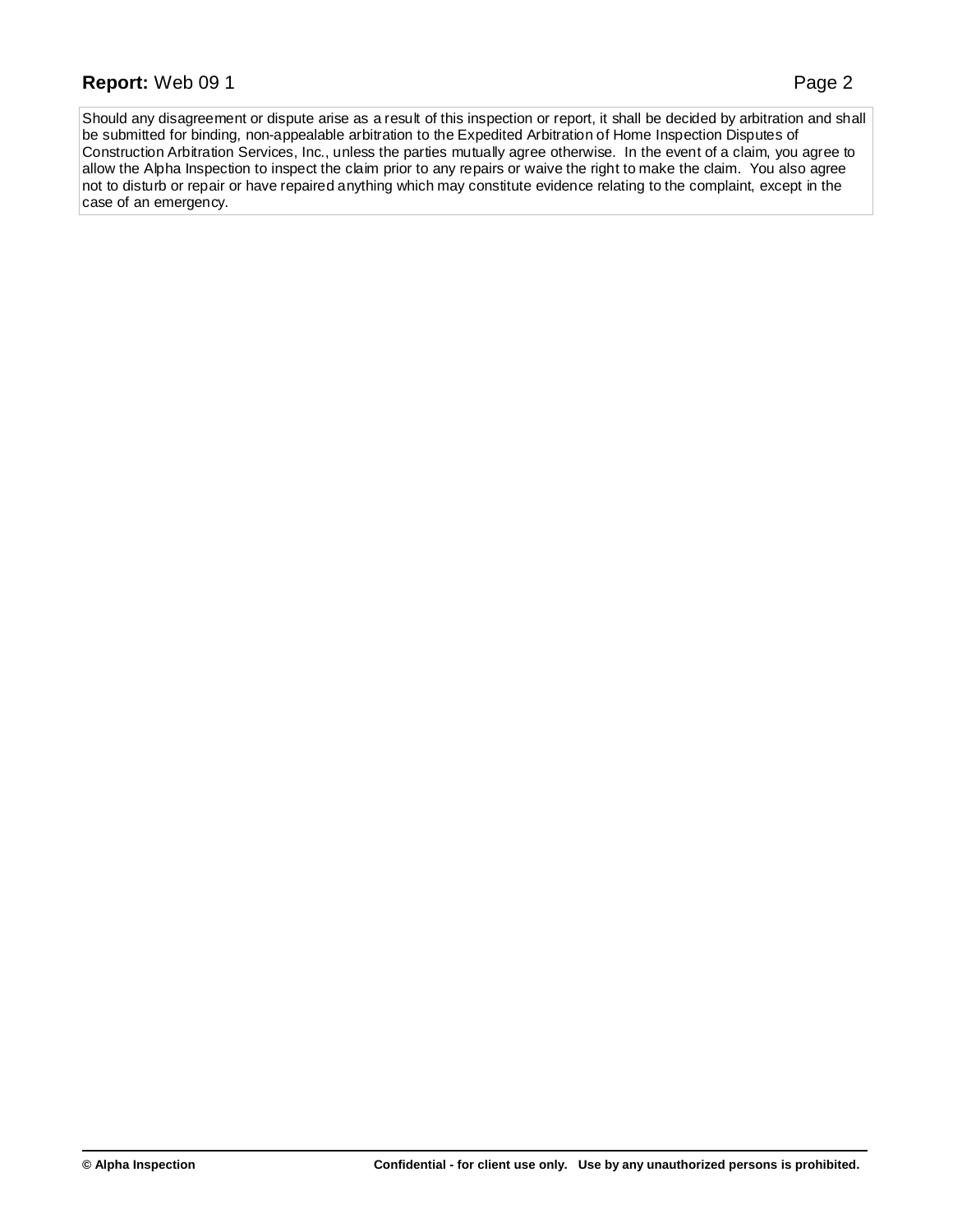### **Report:** Web 09 1 Page 3

## ROOF SYSTEM

The foregoing is an opinion of the general quality and condition of the roofing material. I cannot and do not offer a warranty as to whether the roof leaks or may be subject to future leakage. This report is issued in consideration of the foregoing disclaimer. The only way to determine whether a roof is absolutely water tight is to observe it during a prolonged rainfall. Many times, this situation is not present during the inspection. Not all attic areas are readily accessible for inspection. My conclusions are based on what I could readily see.

All roofs require periodic maintenance to achieve typical lifespan and should be inspected annually. Expect to make minor repairs to any roof.

The standard home inspection includes a Level 1 chimney inspection. A Level I Inspection is generally limited to readily accessible areas of the chimney structure, with additional requirements to insure the flue is clear. Readily accessible areas are those areas that can be reached for inspection or maintenance without the use of tools or ladders. A Level I Inspection will include checking the basic appliance installation and connection, checking readily accessible portions of the chimney structure and flue, and determining that the flue is not obstructed.

The NFPA (National Fire Protection Association) recommends a Level II inspection each time a property is sold. A Level II Inspection is generally limited to accessible areas of the chimney structure and appliance installation. Accessible areas are those that can be reached without destructive action to the building or building finish. Access may require the movement or opening of doors and panels, and may require the use of common hand tools or ladders. A Level II Inspection will include all portions of a Level I Inspection as well as accessible areas of the chimney structure, including areas within accessible attics, basements and crawl spaces. In addition, a Level II Inspection will include an examination of the chimney interior by video scanning or other comparable means of inspection. The inspector should also determine that the flue is properly sized for the connected appliance(s).

As part of the roofing inspection, the physical condition of the shingles, flashings and gutters are inspected.

Any chimneys are examined and any negative conditions are documented in this section below.

While inspection the attic, the framing, insulation and the ventilation system is evaluated. In our region no vapor barrier is installed between the living space and the attic.

### **ROOF:**

**TYPE:** This is an architectural grade composition shingle roof system which will typically carry a 30 or 50 year manufacturer warranty.

**ROOF ACCESS:** I was able to walk on of the roof but did not walk on every square inch. I walked in the areas where I felt safe and could see most of the roof surface.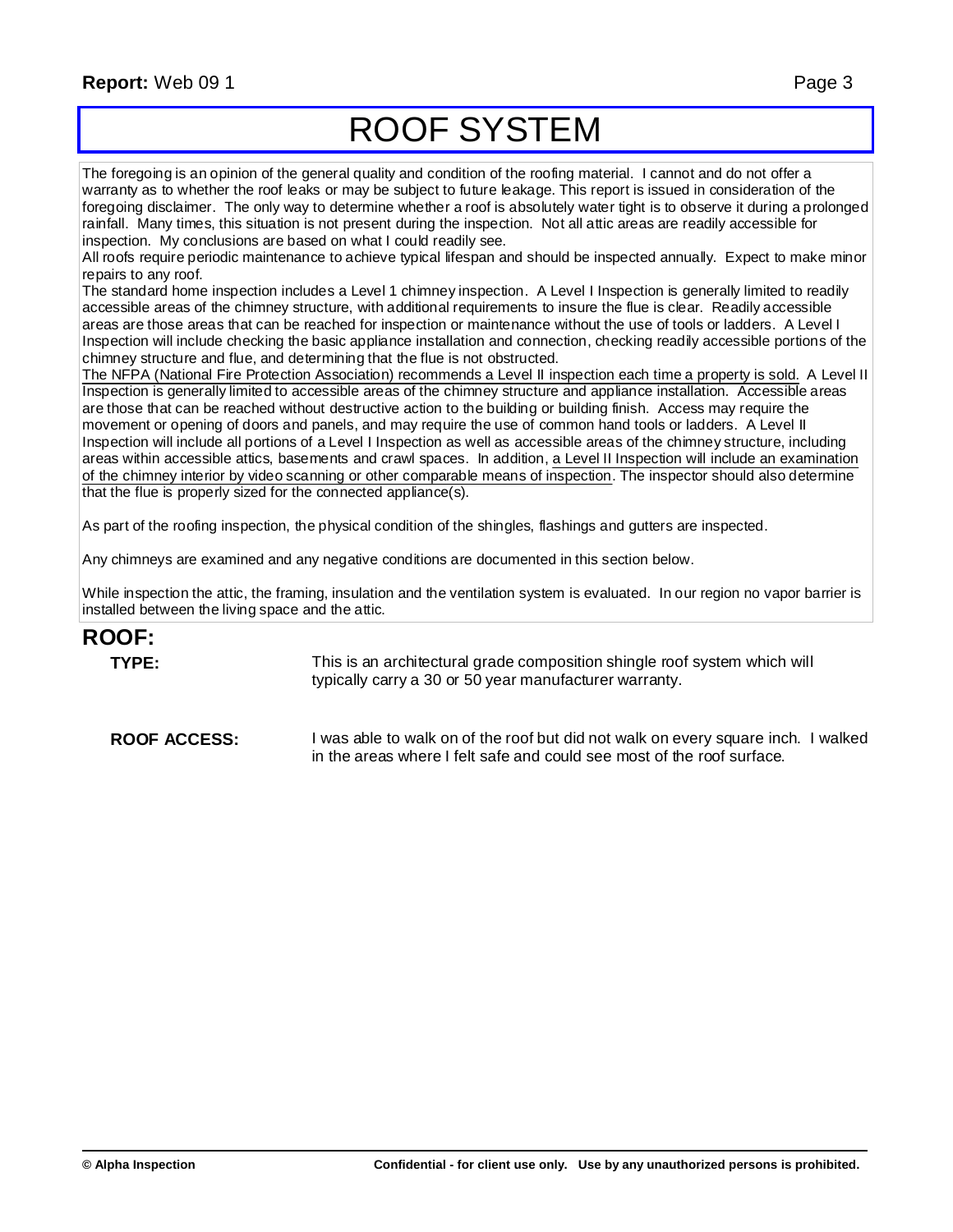

The shingles are in acceptable condition and well within their useful life. I test the condition of the shingles by placing the palm of my hand on the shingle, appling pressure and rotating it. The amount of granules that break free is an indication of the condition of the roof covering. Very few granules broke free from these shingles.

As best as I can tell the required two layers of felt are installed on the shed dormer roof.

**Nails are commonly seen in the ridge shingles and flashings of a roof. They should be sealed.**

**There is an inadequate amount of shingles overhang on portions of the shed dormer roof. This condition can allow water to enter the overhangs of the roof and cause the wood to rot.**

**One shingle at the lower edge of the shed dormer is damaged.**

### **GUTTERS & DOWNSPOUTS:**

**CONDITION:** There are no gutters on this house. Consider installing gutters and downspouts to help with site drainage.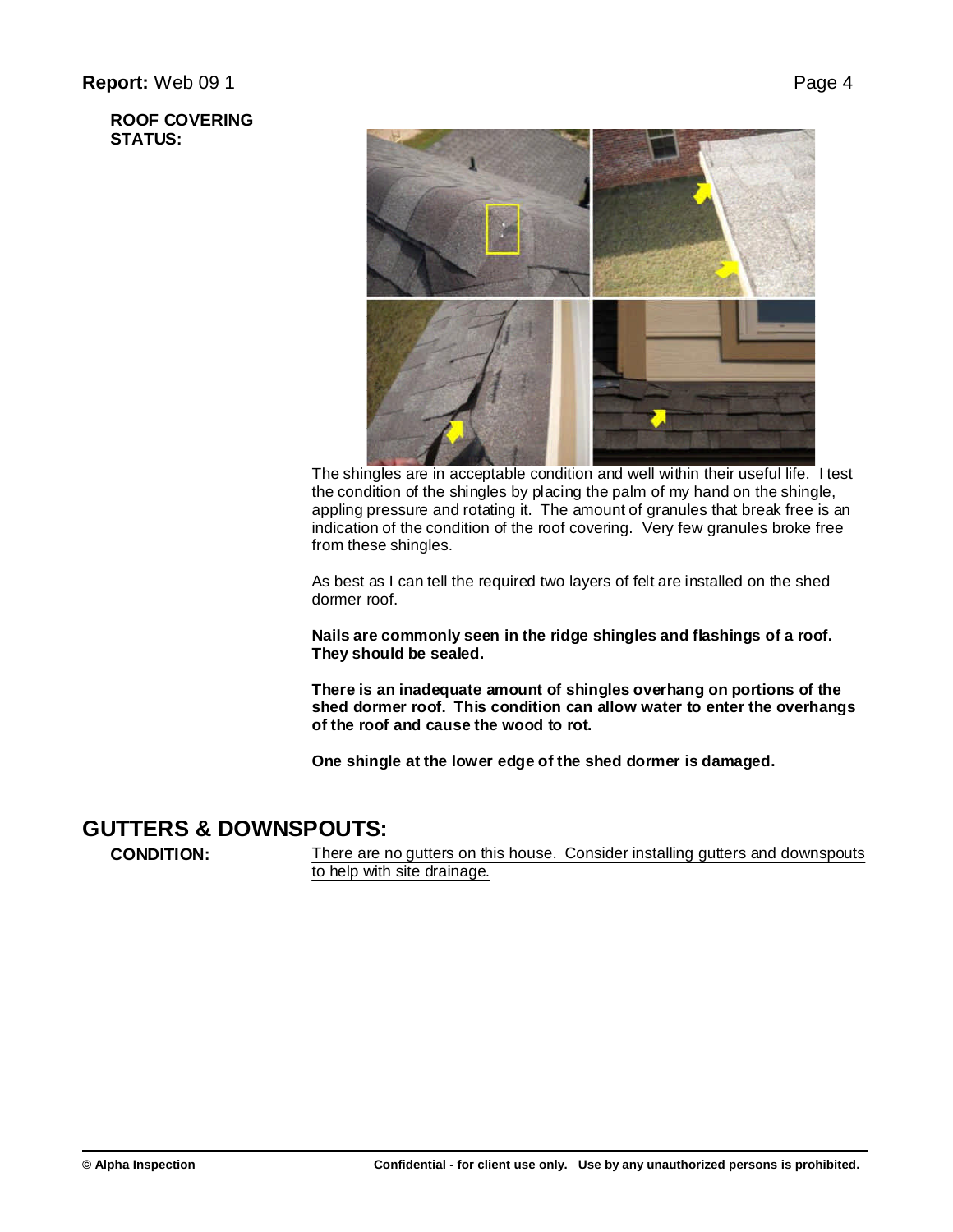**ATTIC AND INSULATION: ACCESSIBILITY:**



**The door to the attic should be weather stripped for energy efficiency.**

**ROOF FRAMING**

This home uses conventional stick framing for the roof support system.

**INSULATION TYPE AND**

Blown cellulose has been used to insulate this attic.

The insulation is well distributed and is in good condition.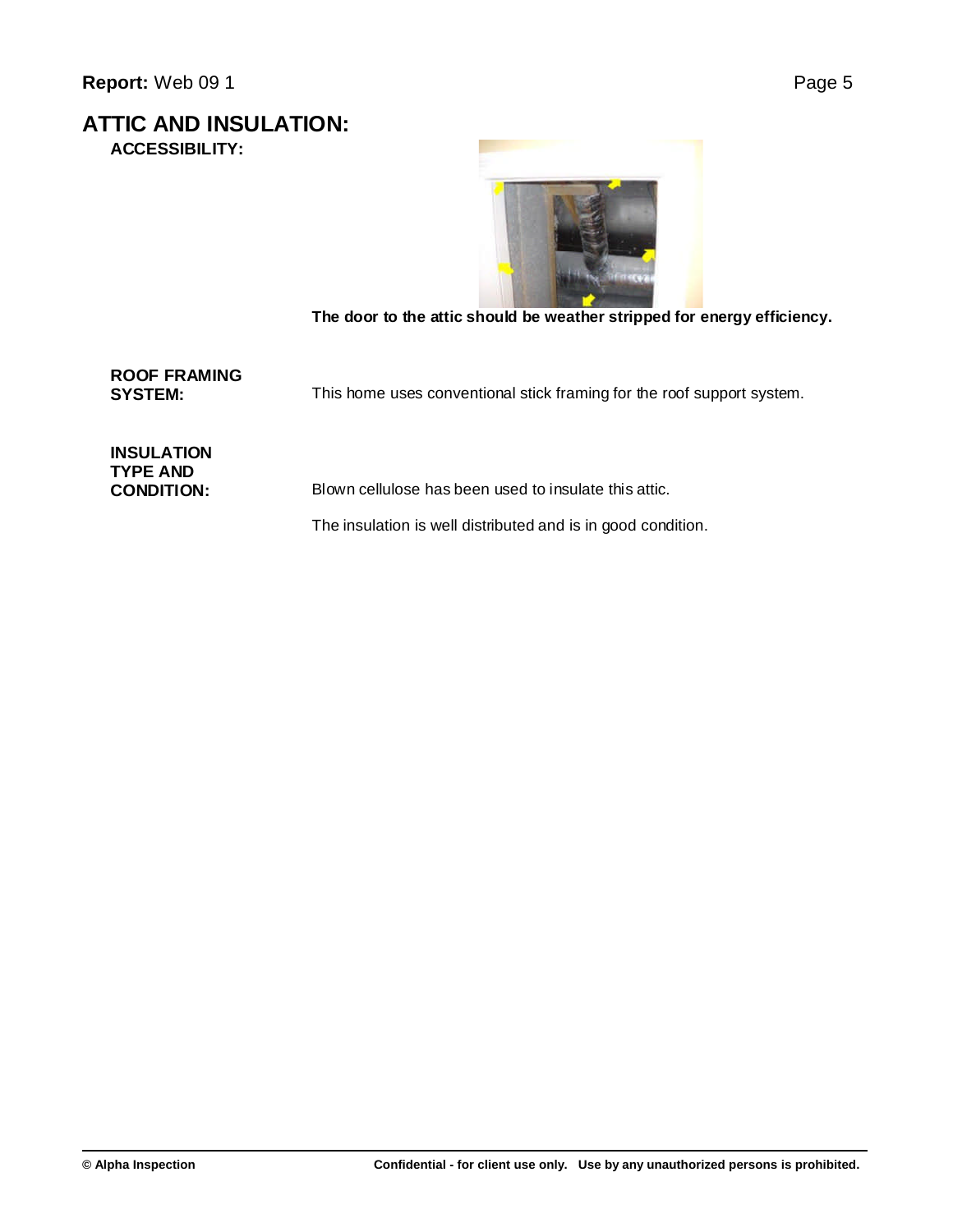## EXTERIOR & FOUNDATION

Areas hidden from view by plants, finished walls or stored items can not be judged and are not a part of this inspection. Minor cracks are typical in many foundations and most do not represent a structural problem. If major cracks are present along with bowing, we routinely recommend further evaluation be made by a qualified structural or geotechnical engineer. All exterior grades should allow for surface and roof water to flow away from the foundation. All concrete floor slabs experience some degree of cracking due to shrinkage in the drying process. In most instances floor coverings prevent recognition of cracks or settlement in all but the most severe cases. Where carpeting and other floor coverings are installed, the materials and condition of the flooring underneath cannot be determined.

The siding and trim of the home are inspected to locate damaged materials and find any signs of movement in the structure.

Crawlspaces are inspected for moisture intrusion, foundation wall condition and the condition of the framing.

## **WALLS:**

**MATERIAL:** Brick and fibercement have been used as the siding materials for this home.

Defects, if any, are noted below.

### **CONDITION:**



Brick veneer siding is now required to have weep holes (mortar vacancies every few bricks, allowing moisture to escape). Some of the weep holes are below the grading. When below grading, insects may enter the property more readily. At the very least a chemical barrier should be maintained to keep pests out of the home.

The cracks in the brick are typical for homes in this area. I found no evidence they are significant.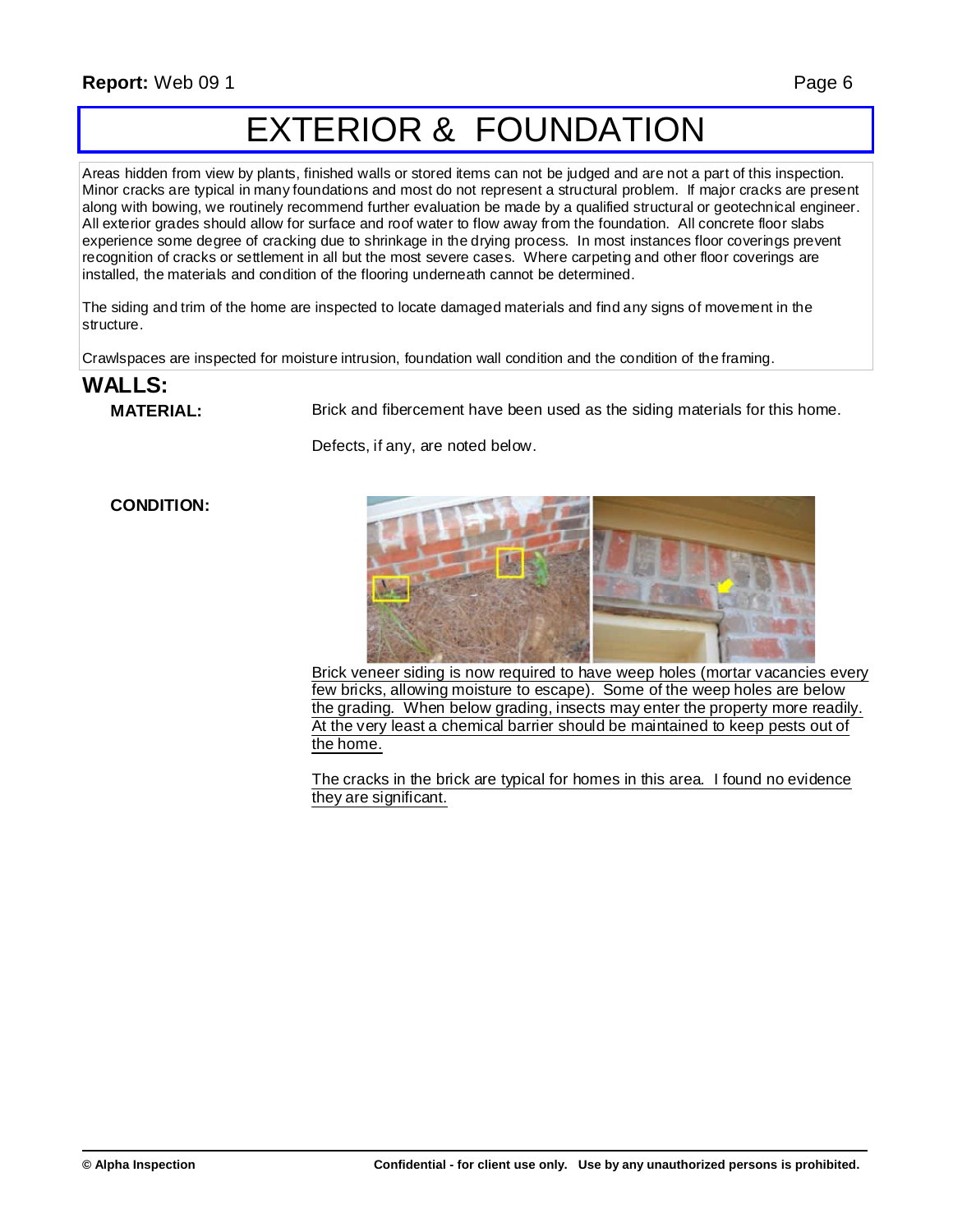### **Report:** Web 09 1 Page 7

### **TRIM:**

**CONDITION:**



I looked for moisture damaged trim and probed any unusual looking areas. I found no moisture damaged trim.

### **The final application of caulk and paint has not yet been completed.**

## **FRAMING:**

**MATERIAL:** This is a wood framed structure. It is framed with 2 x dimensional lumber.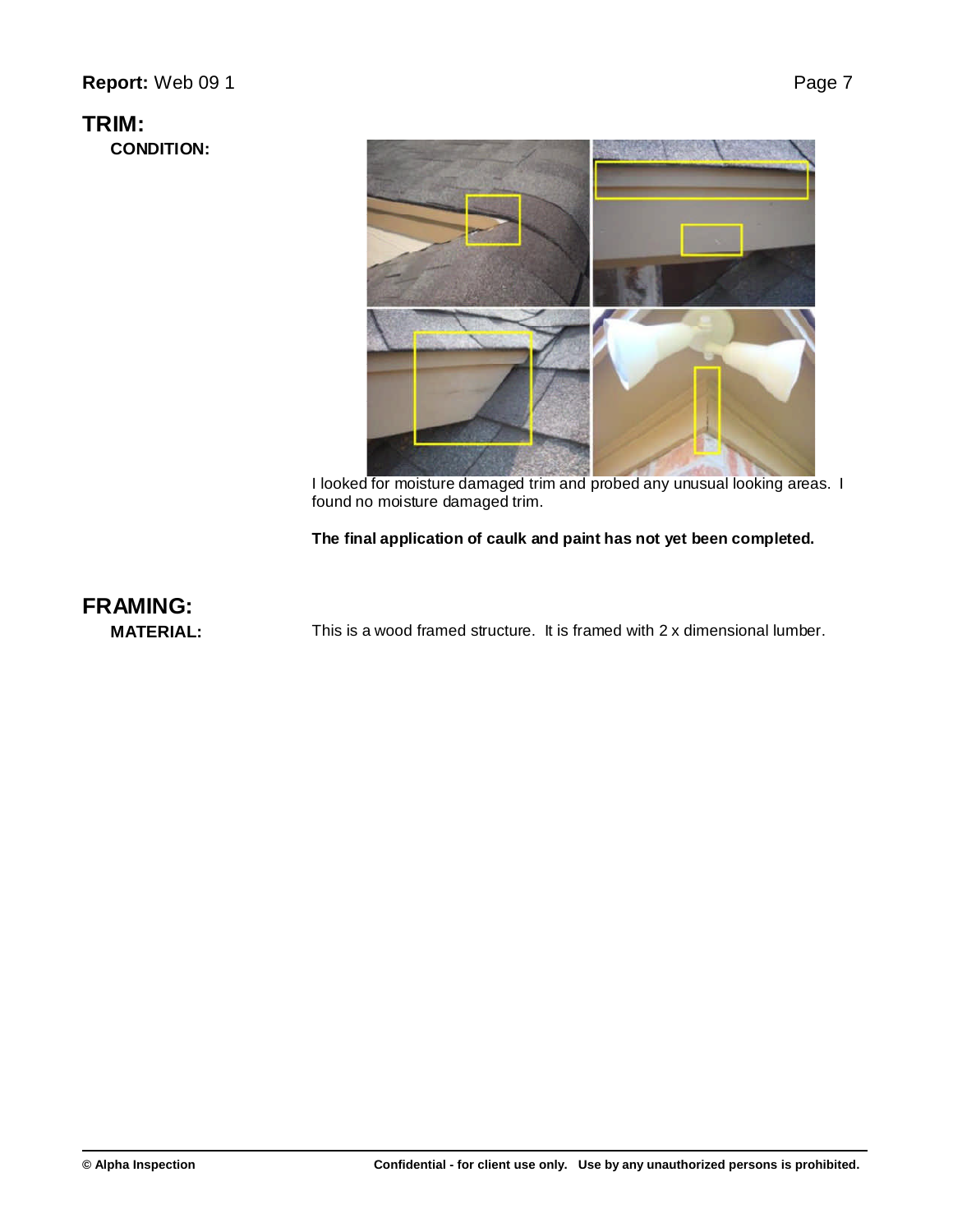## HEATING - AIR CONDITIONING

I do not inspect furnace heat exchangers for evidence of cracks or holes, as this can only be done by dismantling the unit. This is beyond the scope of a standard home inspection. Most furnaces are designed in such a way that inspection is impossible unless the unit is totally disassembled. Asbestos materials have been commonly used in older heating systems. Determining the presence of asbestos can ONLY be preformed by laboratory testing and is beyond the scope of this inspection. Thermostats are not checked for calibration or timed functions. Adequacy, efficiency or the even distribution of air throughout a building cannot be addressed by a visual inspection. Electronic air cleaners, humidifiers and de-humidifiers are beyond the scope of this inspection. Have these systems evaluated by a HVAC contractor you trust. I do not perform pressure tests on coolant systems, therefore no representation is made regarding coolant charge or line integrity. I recommend you have the heating and cooling system serviced annually.

### **MAIN HEATING AND AIR CONDITIONING SYSTEM:**

**AIR CONDITIONING**

**SYSTEM:** This home has a central air conditioning system.

It has a 3 1/2 ton rating.

This condensing unit is about one year old.

### **SYSTEM CONDITION:**



**The compressor unit is not sitting level. It should be on a level platform.**

**HEATING**

**SYSTEM:** This is a forced air system.

The furnace is fueled by natural gas.

It's capacity is 100,000 BTUs.

**CONDITION:**



**The ratio between the horizontal and vertical portions of this vent is not correct. This can create drafting and condensation problems. I**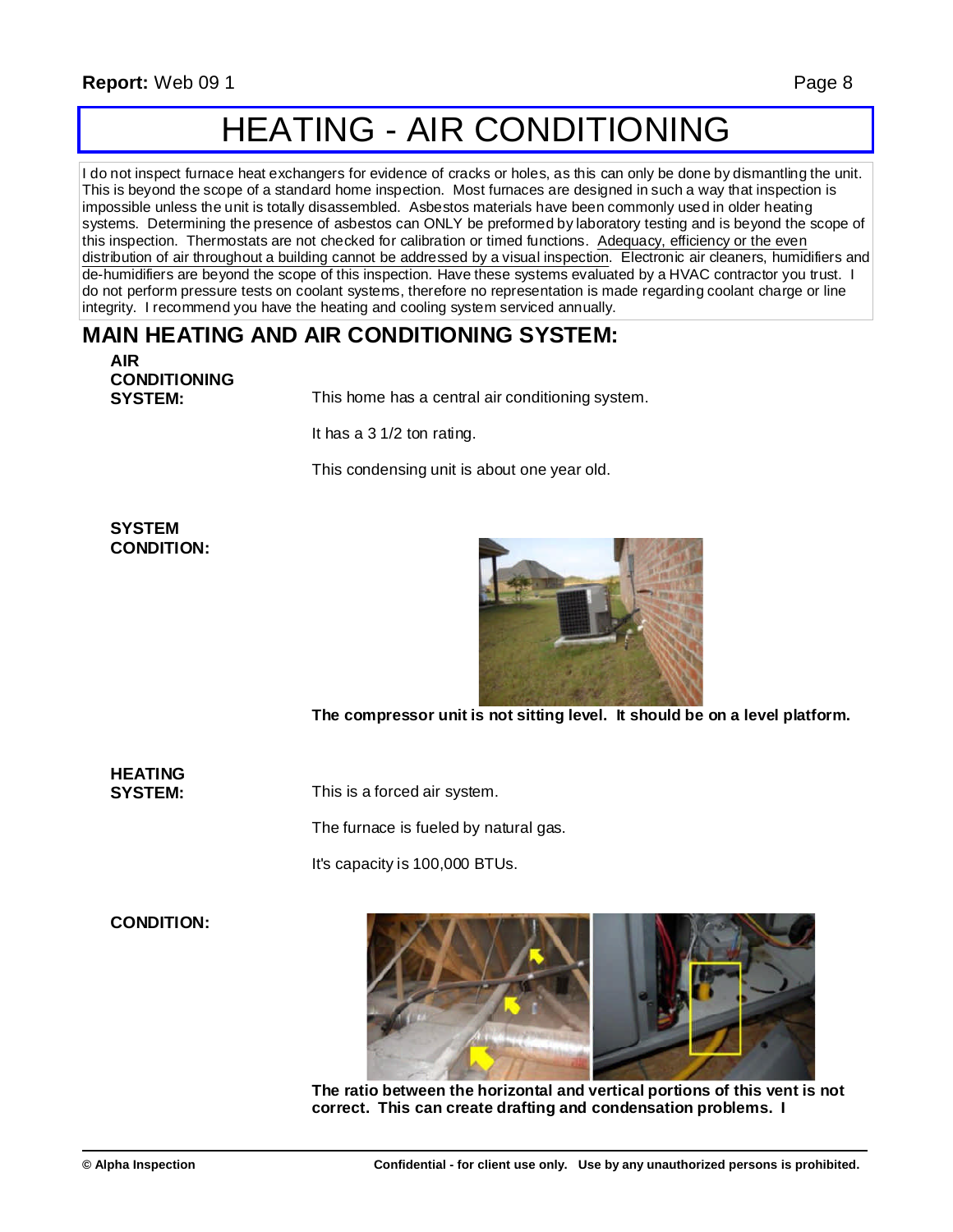**recommend a HVAC contractor who is knowledgeable of the GAMA venting requirements make corrections.**

**This vent is not properly supported. It should be supported every five feet.**

**The flexible gas connector should not enter the furnace. This violates the listing of the connector. It should be connected to a rigid metal pipe that exits the furnace cabinet.**

### **SECOND HEATING AND AIR CONDITIONING SYSTEM:**

**AIR CONDITIONING**

This home has a central air conditioning system.

It has a 2 ton rating.

This condensing unit is about one year old.

**SYSTEM CONDITION:**



**The compressor unit is not sitting level. It should be on a level platform.**

**The insulation is torn or missing from the refrigeration lines. This condition allows condensation to form on the refrigeration line and drip on to the surrounding areas.**

**HEATING SYSTEM:** This is a forced air system.

The furnace is fueled by natural gas.

It's capacity is 50,000 BTUs.

**CONDITION: The flexible gas connector should not enter the furnace. This violates the listing of the connector. It should be connected to a rigid metal pipe that exits the furnace cabinet.**

> **The ratio between the horizontal and vertical portions of this vent is not correct. This can create drafting and condensation problems. I recommend a HVAC contractor who is knowledgeable of the GAMA venting requirements make corrections.**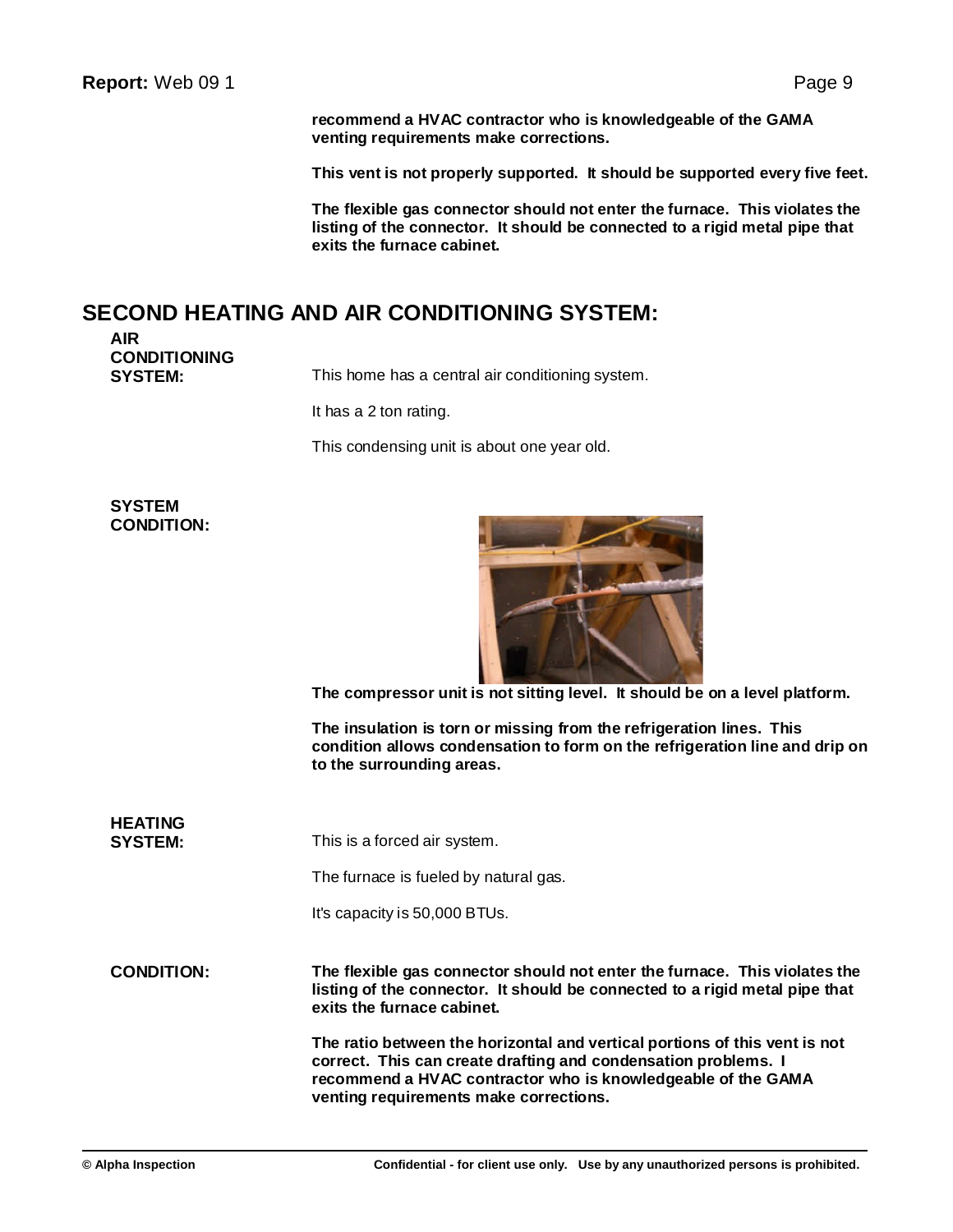| <b>DUCTWORK:</b><br>TYPE: | The ductwork is comprised of insulated sheet metal and flexible pipe.            |
|---------------------------|----------------------------------------------------------------------------------|
| <b>DUCTS/AIR</b>          | The air supply system and ductwork are in functional condition with no air leaks |
| <b>SUPPLY:</b>            | readily apparent.                                                                |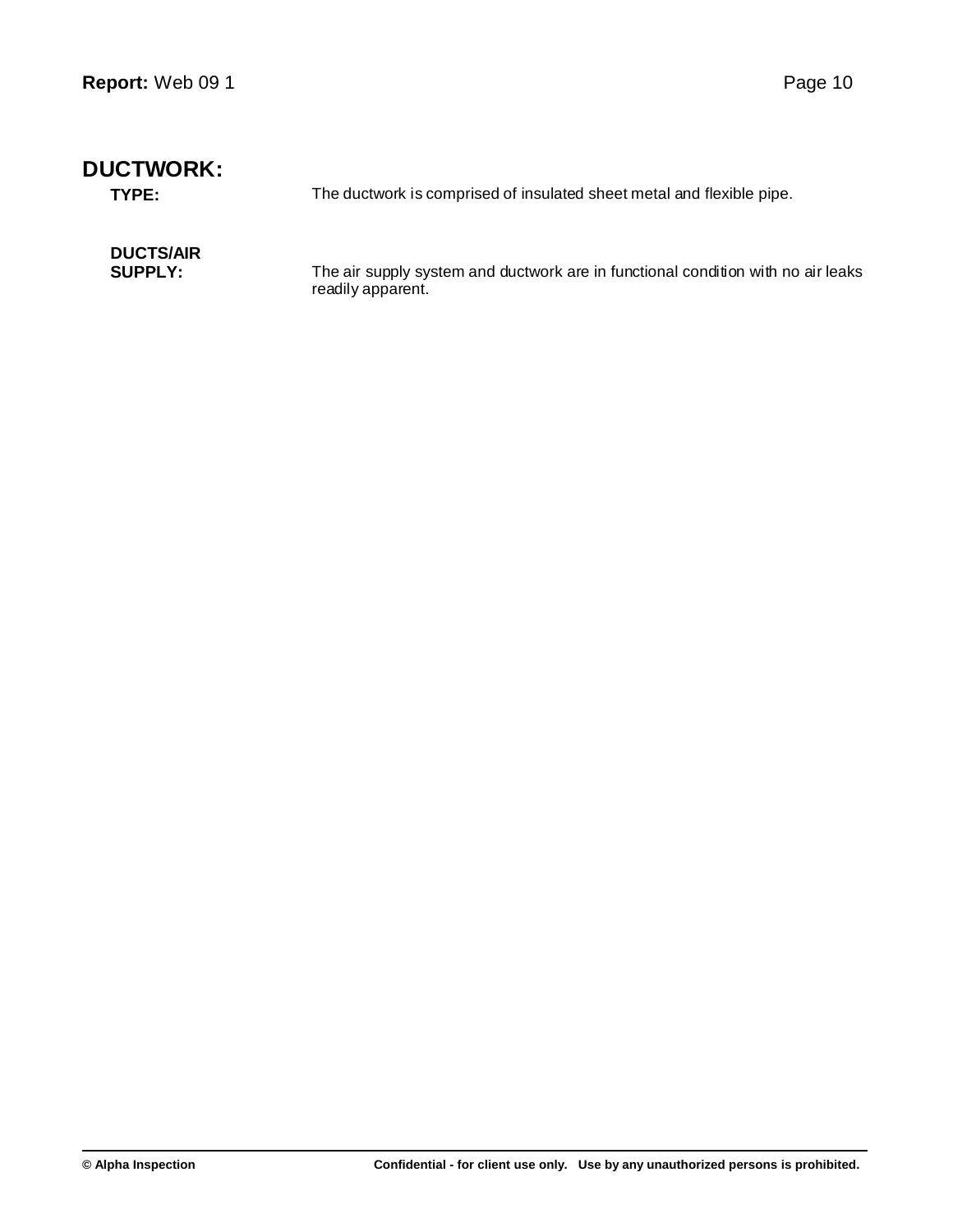## ELECTRICAL SYSTEM

Any electrical repairs attempted by anyone other than a licensed electrician should not be attempted. The power to the entire house should be turned off prior to beginning any repair efforts, no matter how trivial the repair may seem. Aluminum wiring requires periodic inspection and maintenance by a licensed electrician. Inoperative light fixtures often lack bulbs or have burned-out bulbs installed. Due to time constraints, light bulbs are not changed during the inspection. Smoke Alarms should be installed within 15 feet of all bedroom doors, and tested monthly. GFCI breakers and outlets should also be tested monthly.

Some of the terms I use in this section of the report are not technically correct. I use them because they are the terms used most often by electricians and are more readily understood by you. I do not go into much detail on electrical defects. The technically details can get rather complex. I simply list them as unsafe conditions that should be corrected. I am happy to speak with you at length about the implications of any of these conditions listed. Content is also being added to the Alpha Inspection website to give more information about most defects found in a home.

### **ELECTRICAL PANELS:**

**MAIN PANEL**

The main panel is located on the left side of the house. This is where the power to the house can be turned off.

### **CONDITION:**



This is a 125 amp panel.

**MAIN PANEL CONDITION: I recommend all defects be corrected by an electrician.**

**The ground rods should be driven further into the ground to reduce the risk of impalement and comply with the National Electrical Code requirements.**

**SUBPANEL #1:** This subpanel is located in the garage.

### **CONDITION:**



I found no defects at this panel.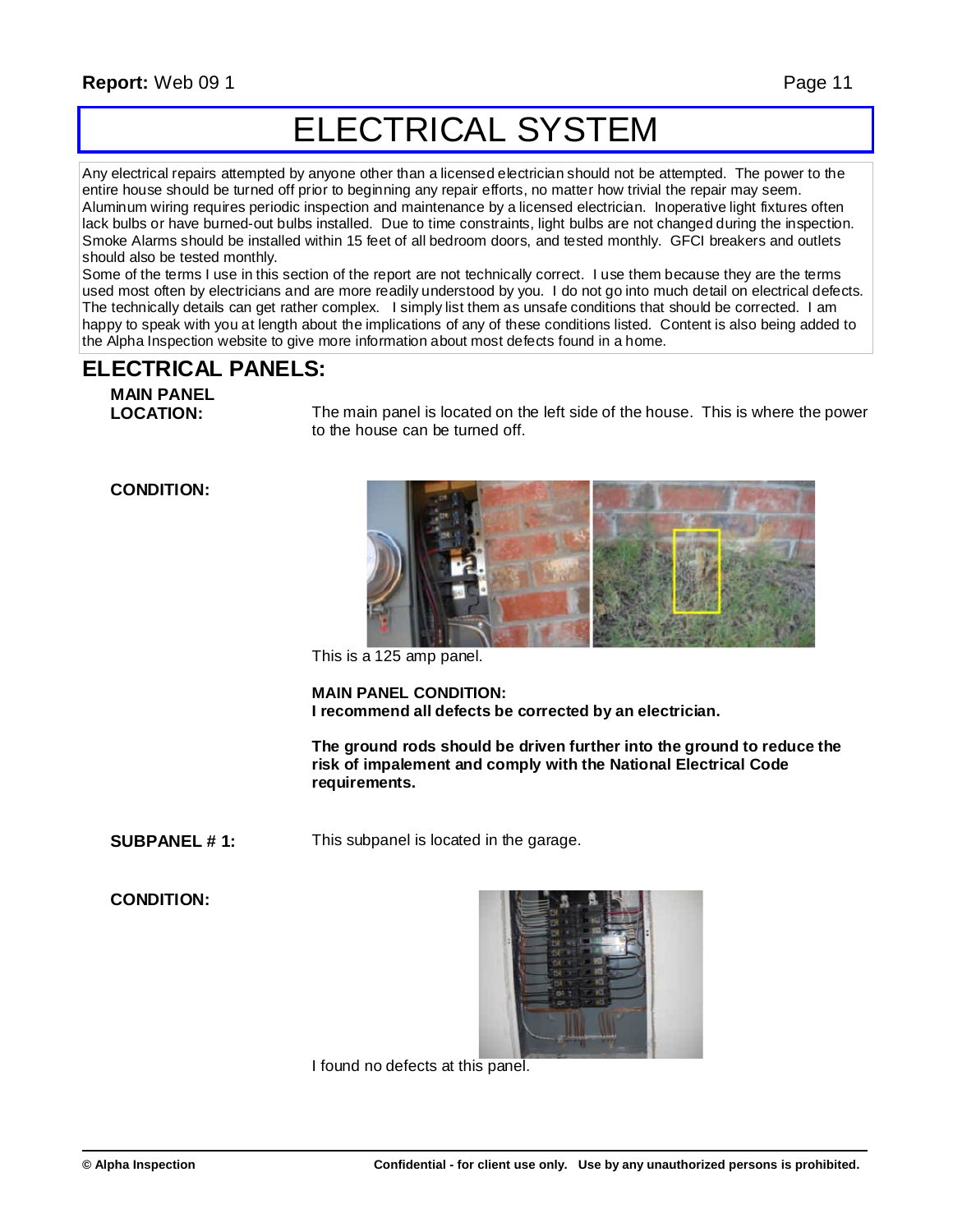**HEATING AND AIR CONDITIONING**

**DISCONNECTS:** These disconnects are located at the A/C Compressors.

A cord and plug serve as the disconnect for the furnaces. This is acceptable.

### **CONDITION:**



Everything within the panel is in good working condition.

| <b>CONDUCTORS:</b><br><b>ENTRANCE</b><br><b>CABLES:</b> | The service entrance cables were not able to be seen because they are<br>underground.                                                                                                                             |
|---------------------------------------------------------|-------------------------------------------------------------------------------------------------------------------------------------------------------------------------------------------------------------------|
| <b>BRANCH</b><br><b>WIRING:</b>                         | The branch wiring conductors are copper with aluminum for the 220 volt circuits.<br>Multi-strand aluminum wire does not have problems as the single strand<br>aluminum wire of the 70s and 80s. It performs well. |

### **SWITCHES & OUTLETS:**

**CONDITION: The lights are not operational in some areas, possibly due to bad bulbs. I recommend all non-operating bulbs be replaced before the final walk through on the off chance a fixture is not functioning.**

> **Some grounded type outlets tested to not be properly grounded. Have an electrician correct this condition and test all outlets in the home.**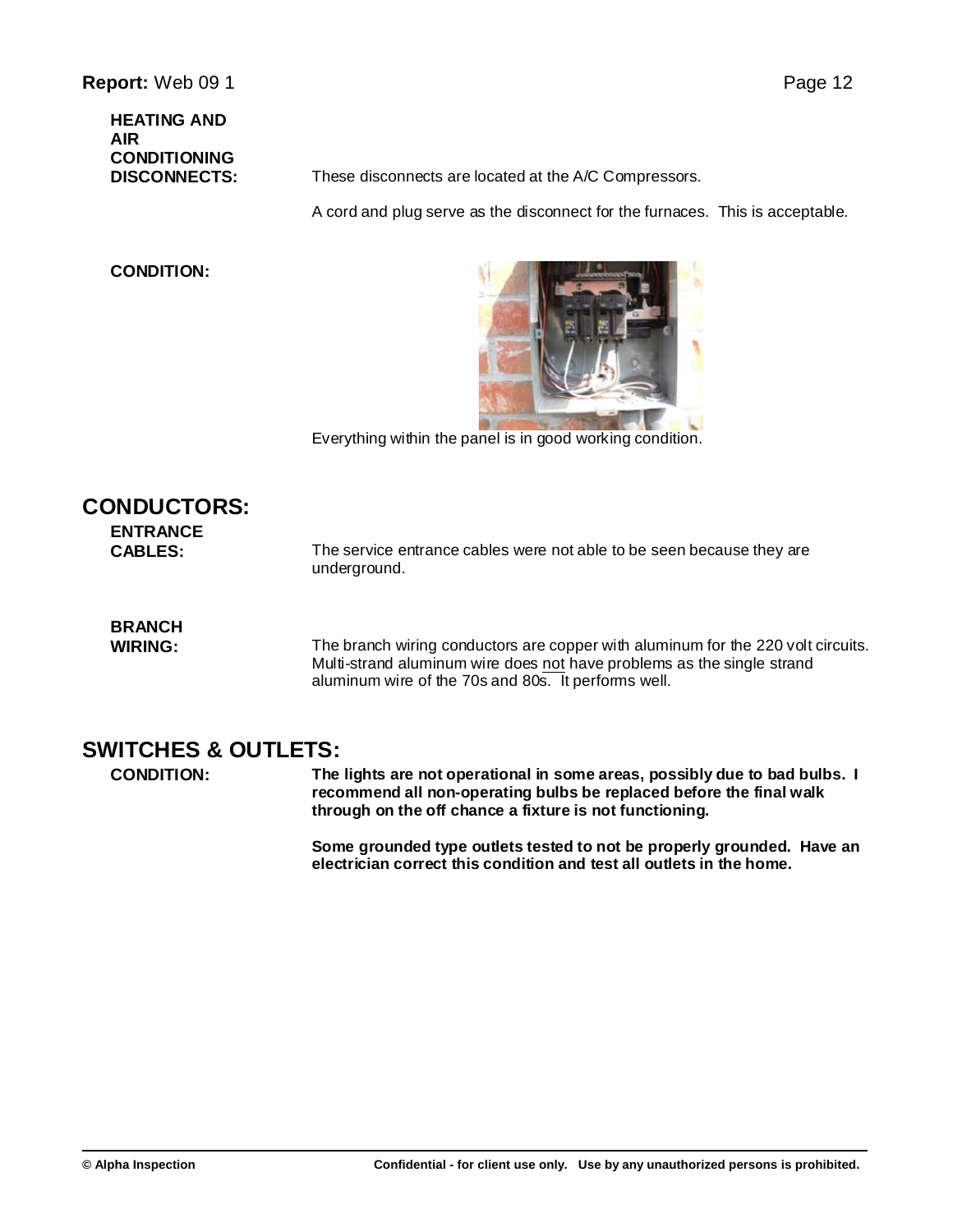### **Report:** Web 09 1 Page 13

## PLUMBING

Water quality or hazardous materials (lead) testing is available from local testing labs. This service is not part of this inspection. All underground piping related to water supply, waste, or sprinkler use are excluded from this inspection. Leakage or corrosion in underground piping cannot be detected by a visual inspection. The temperature pressure relief valve, at the upper portion of the water heater, is a required safety valve which should be connected to a drain line of proper size terminating just above floor elevation. If no drain is located in the floor a catch pan should be installed with a drain extending to a safe location. The steam caused by a blow-off can cause scalding. Improper installations should be corrected.

To shut off the water supply to the house it is necessary to shut the valve off at the meter. The location of the meter is identified in this section of the report.

The water supply lines, waste lines and vent lines are inspected for general conditions and leaks. Any leaks in the system should be repaired. They can lead to damaged building materials and fungal/mold growth.

The water heater(s) are inspected for general condition and installation defects.

If present, fuel gas lines are inspected for defects.

| <b>MAIN LINES:</b> |                                                                                             |
|--------------------|---------------------------------------------------------------------------------------------|
| <b>MATERIAL:</b>   | There is no visible line within the meter box.                                              |
| <b>CONDITION:</b>  | The water meter and shut off valve are located in the front yard.                           |
|                    | Testing water sources throughout the house indicated the main line is in good<br>condition. |
|                    |                                                                                             |

### **SUPPLY LINES:**

**MATERIAL:** The predominate piping product in this home is polyethylene (PEX). There are two control valve manifolds. They are located in the back bedroom closet and in the pantry.

**CONDITION:**



No leaks were found in the system and it is well installed.

**No key is provided for the manifold in the pantry.**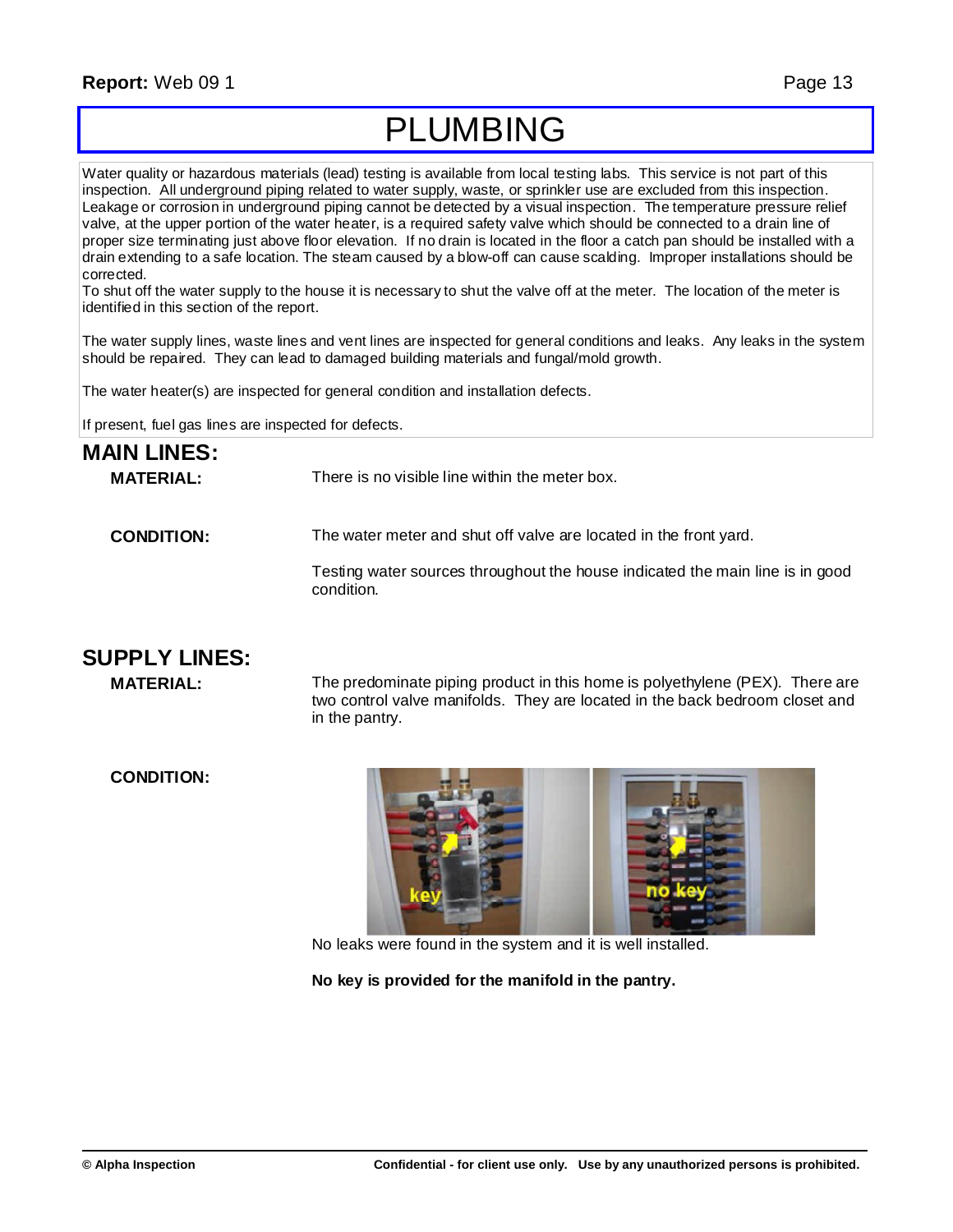### **WASTE LINES:**

**MATERIAL:** The waste and vent lines are PVC.

**CONDITION:** The waste and vent system are properly installed and working properly.

### **RIGHT SIDE WATER HEATER:**

| TYPE:            | This water heater is gas fired.            |
|------------------|--------------------------------------------|
| <b>SIZE:</b>     | The water heater has a 50 gallon capacity. |
| <b>LOCATION:</b> | It is located in the attic.                |
|                  | Defects, if any, are noted below.          |

**CONDITION:**



**The black foam pipe insulation should not be within 6" of the water heater draft hood. It is a combustible material.**

**The lower end of this vent pipe has been cut. This is improper as it voids the UL listing and changes the clearance to combustible material requirements of the vent pipe. The vent pipe should be replaced.**

### **LEFT SIDE WATER HEATER:**

| TYPE:            | This water heater is gas fired.            |
|------------------|--------------------------------------------|
| SIZE:            | The water heater has a 40 gallon capacity. |
| <b>LOCATION:</b> | It is located in the attic.                |
|                  | Defects, if any, are noted below.          |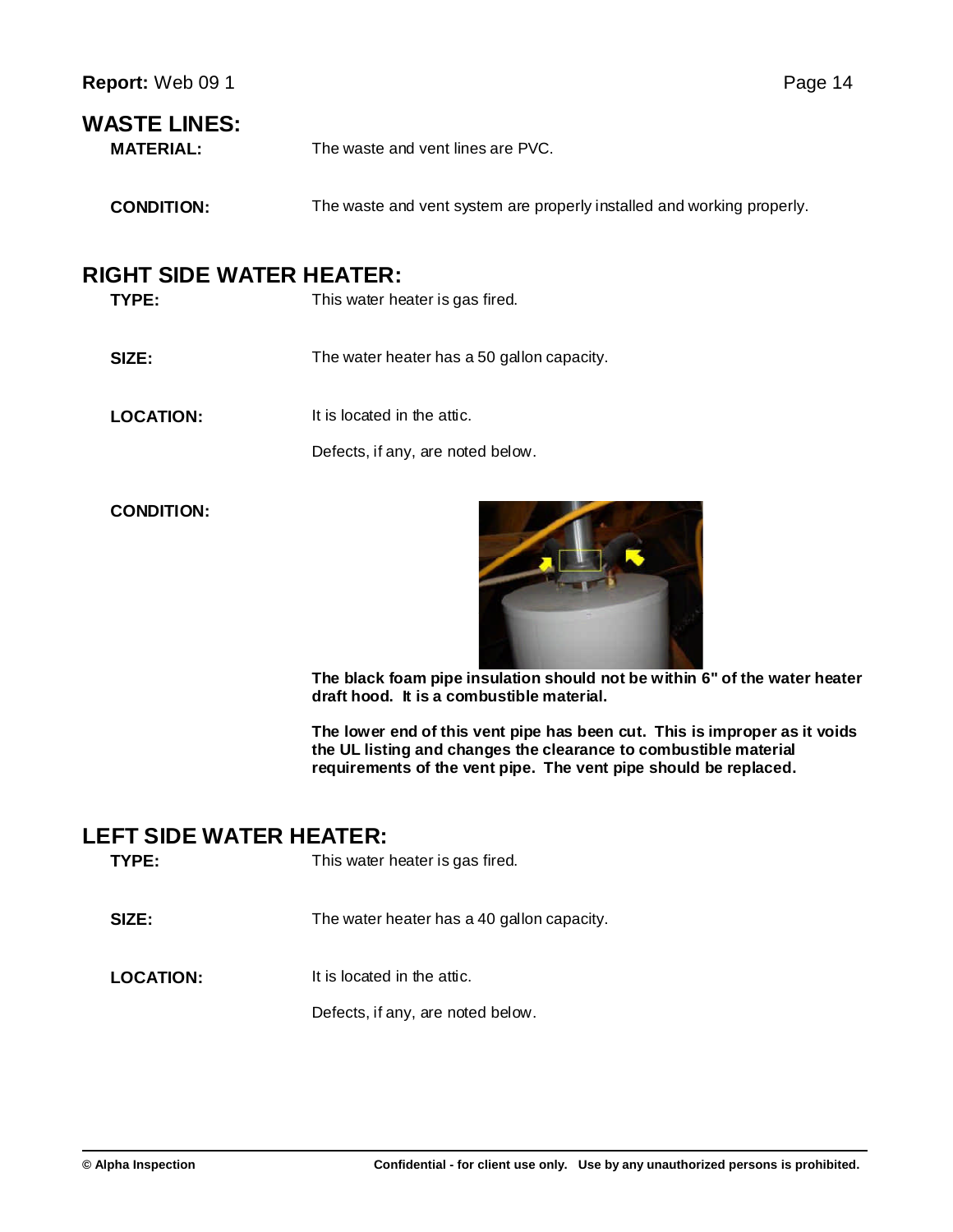**CONDITION:**



**The black foam pipe insulation should not be within 6" of the water heater draft hood. It is a combustible material.**

**The lower end of this vent pipe has been cut. This is improper as it voids the UL listing and changes the clearance to combustible material requirements of the vent pipe. The vent pipe should be replaced.**

**Roofing shingles are within one inch of the vent pipe. They are considered combustible and should be removed.**

**FUEL SYSTEM: METER**

**LOCATION:** The meter and shut off valve will be located at the right side of the house once they are installed.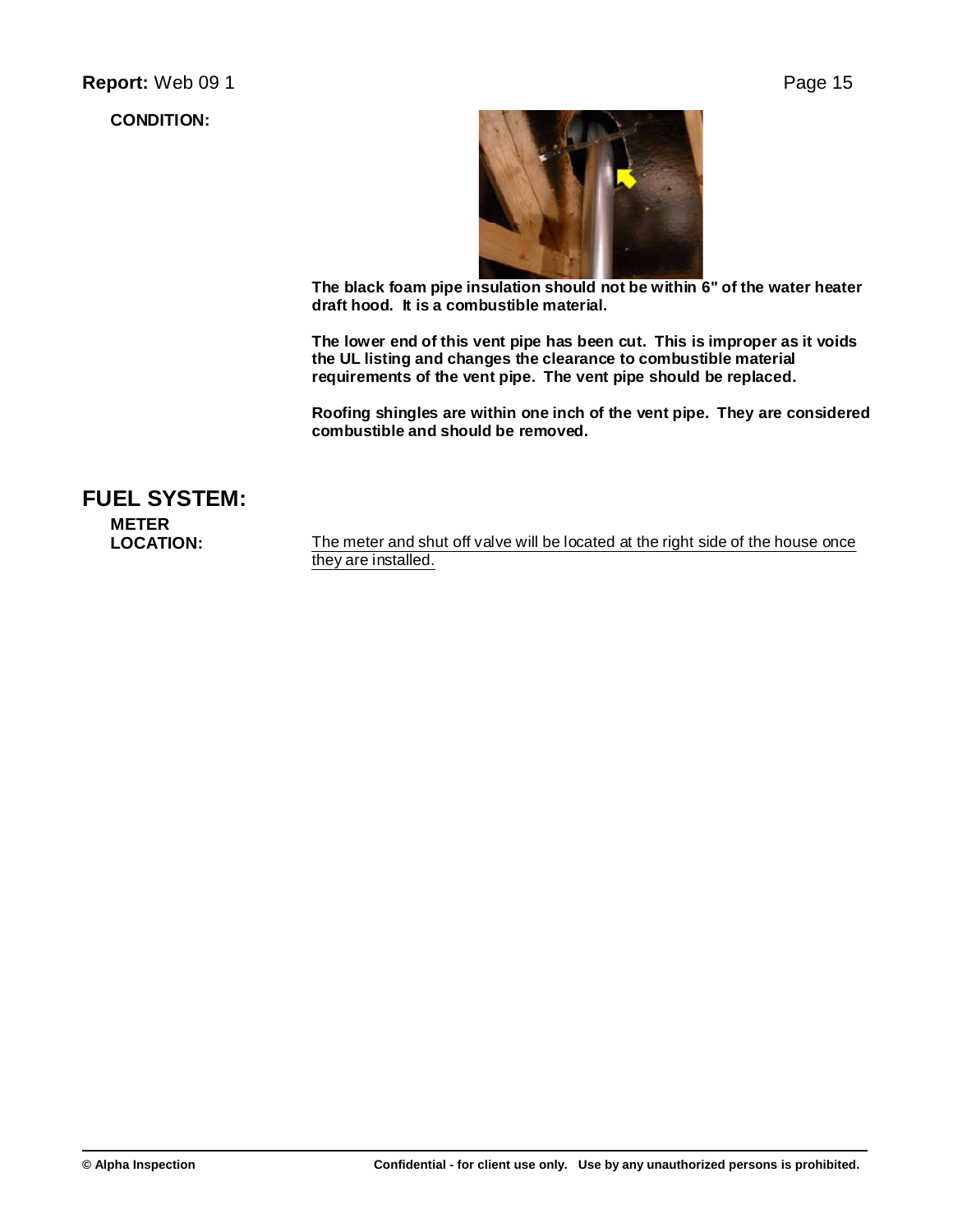## KITCHEN - APPLIANCES - LAUNDRY

Inspection of stand alone appliances are outside the scope of the inspection. No opinion is offered as to the adequacy of dishwasher operation. Ovens, self or continuous cleaning operations, clocks, timing devices and thermostat accuracy are not tested during this inspection. Appliances are not moved during the inspection. I test appliances to see if they respond properly to the basic controls.

### **KITCHEN SINK:**

**CONDITION:** The sink and faucet are in functional condition.

### **RANGE/COOK TOP & OVEN**

**CONDITION:**



**This appliance is not completely put together.**

**VENTILATION:**

**CONDITION:** The light and fan are operable.

### **DISHWASHER:**

**CONDITION: The dishwasher is not anchored to the cabinet.**

**The bottom panel of the dishwasher is not yet installed.**

### **GARBAGE DISPOSER:**

**CONDITION:** The garbage disposer is leak free and the wiring method is acceptable.

### **MICROWAVE:**

**CONDITION:** I tested the microwave by heating water. It worked.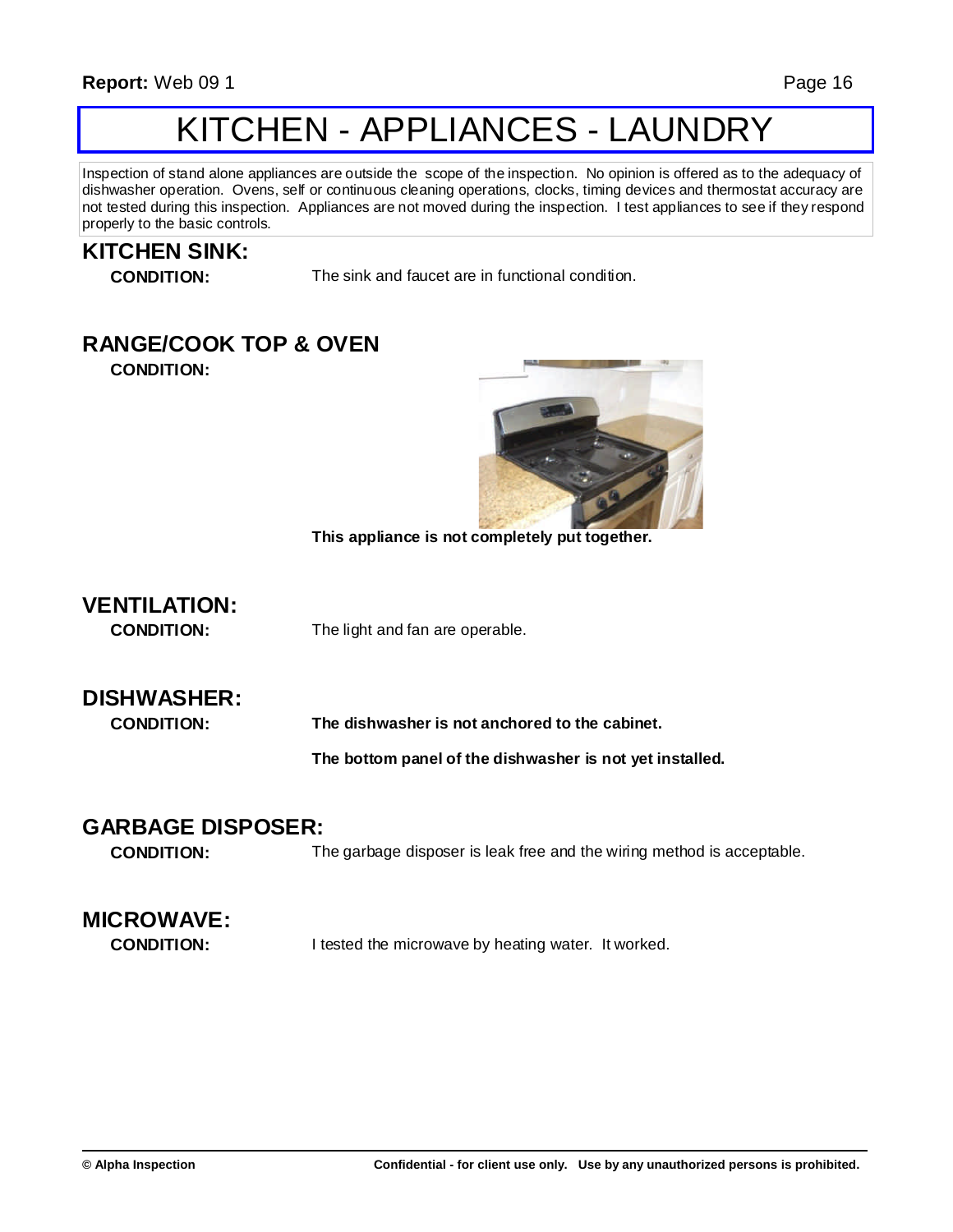### **INTERIOR COMPONENTS:**

**COUNTERS:** The counter tops are in acceptable condition.

**CABINETS:**



**Some tightening and adjusting of the doors in the cabinets is needed.**

**Conventional drawer glides have been used for one pull out. They are not designed to carry the amount of weight they will be subjected to. I recommend a set of heavy duty full extension glides be installed.**

Laundry appliances are not tested or moved during the inspection and the condition of any walls or flooring hidden by them cannot be judged. Drain lines and water supply valves serving washing machines are not operated. There is no practical way to test the drain line with the limitations of a standard home inspection. Water supply valves may be subject to leaking if turned and are not operated for this reason.

## **LAUNDRY:**

**CONDITION:** The plumbing, electrical and the vent system for the laundry room are in good working condition.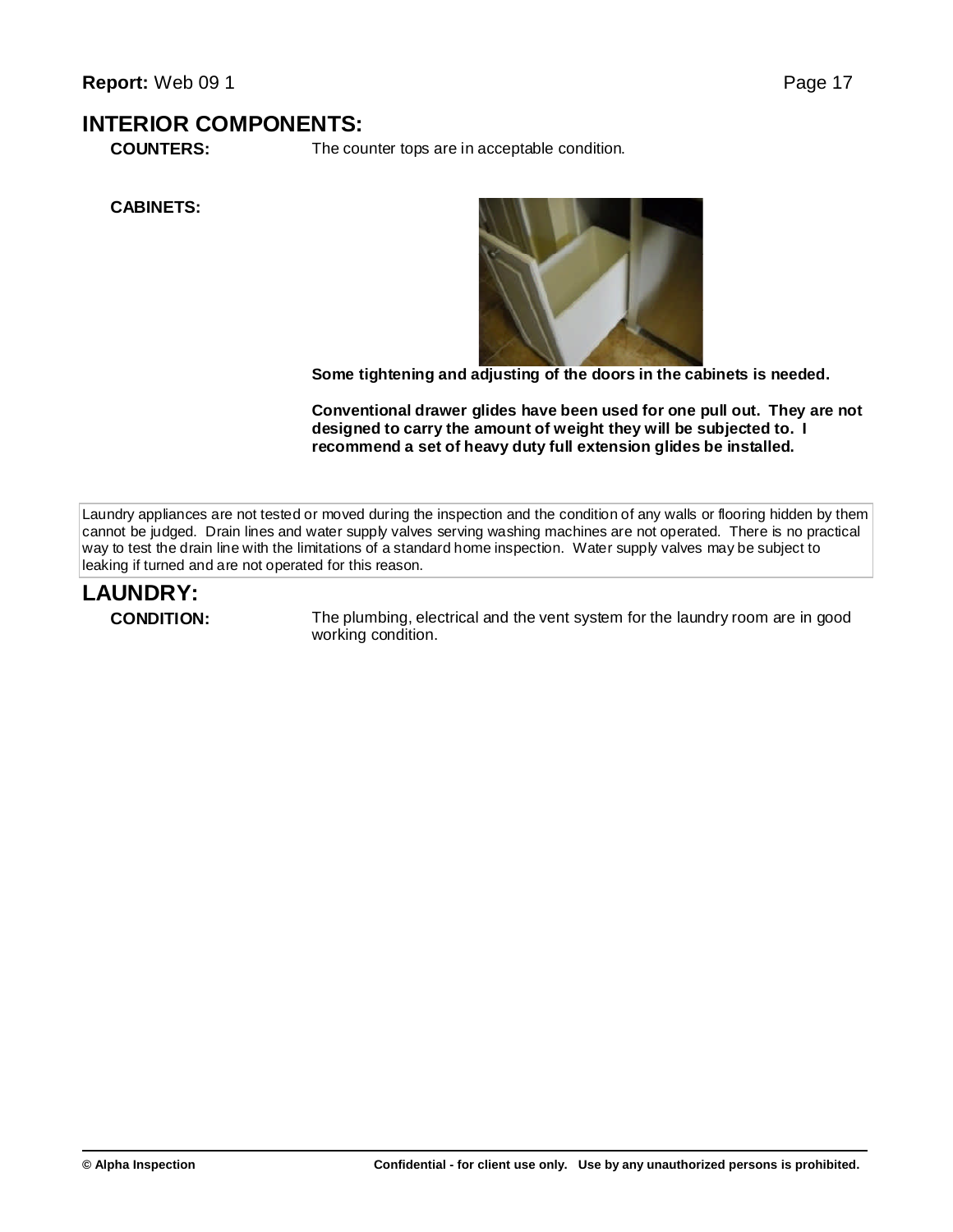## BATHROOMS

In each bathroom the sink, faucet and plumbing are inspected for leaks and their general condition. The toilet is inspected to determine it's general condition, connection to the floor flange and to the water supply. The shower, tub areas, faucets and drains are inspected for their condition and function. The ventilation system is also inspected.

| <b>HALL BATHROOM:</b><br><b>COMMENTS:</b>   | This bathroom was inspected.                                                                                                                                                                                 |
|---------------------------------------------|--------------------------------------------------------------------------------------------------------------------------------------------------------------------------------------------------------------|
| <b>CONDITION OF</b><br>SINK:                | The sink is draining slowly. The cause should be investigated and<br>corrected.                                                                                                                              |
| <b>MASTER BATHROOM:</b><br><b>COMMENTS:</b> | This bathroom was inspected.                                                                                                                                                                                 |
| <b>CONDITION OF</b><br><b>TOILET:</b>       | The toilet is very loose. I recommend it be removed, the mounting flange<br>inspected for damage, a new wax ring installed and the toilet reset.<br>Caulking the toilet to the floor is not a proper repair. |
| <b>TUB/SHOWER</b><br><b>AND WALLS:</b>      |                                                                                                                                                                                                              |



**The hinges have not yet been installed on the access panel door.**

### **UPSTAIRS BATHROOM:**

**COMMENTS:** This bathroom was inspected.

**CONDITION OF**

**SINK: Doors are not yet installed on this cabinet.**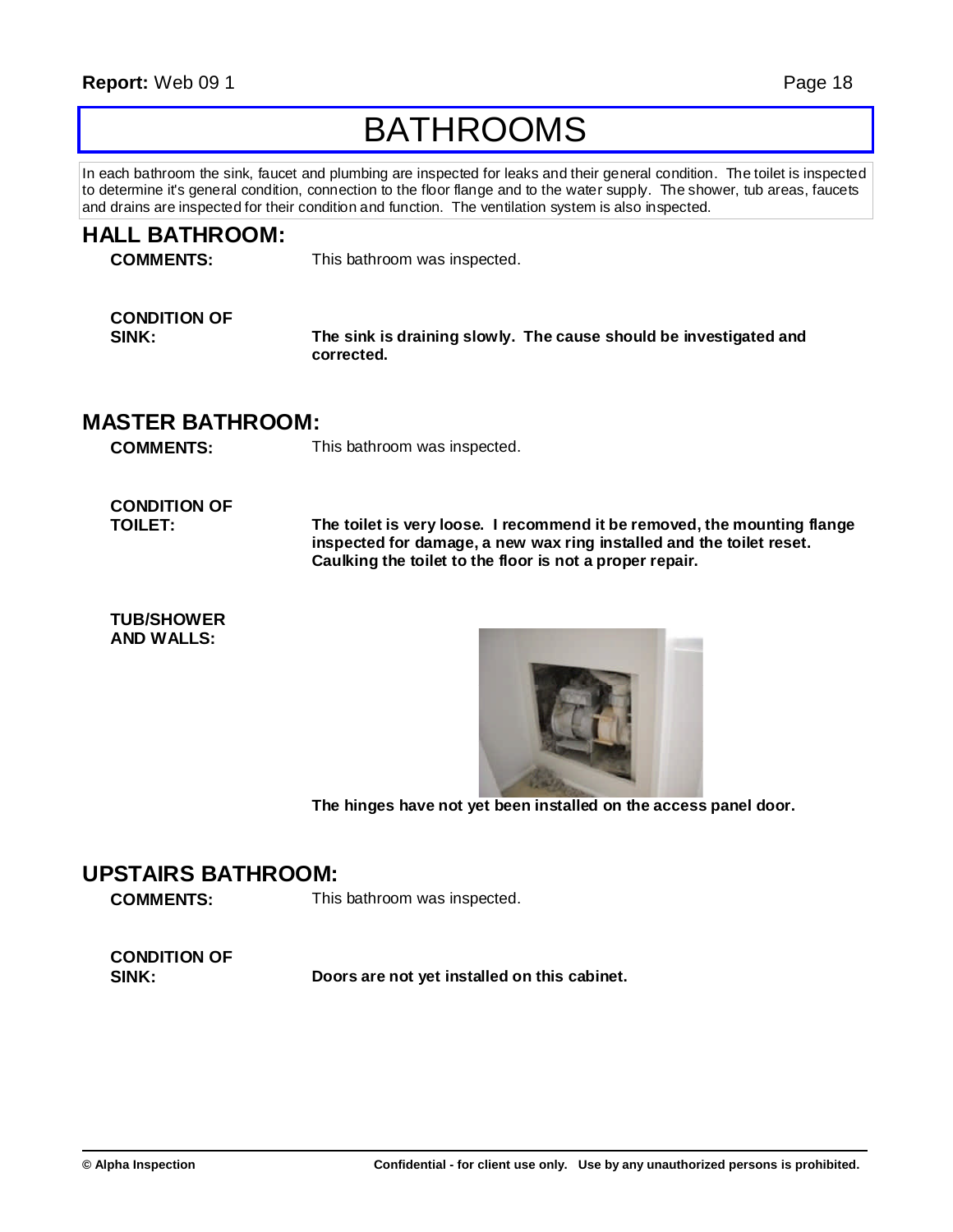## **CONDITION OF**

**TOILET: The toilet is very loose. I recommend it be removed, the mounting flange inspected for damage, a new wax ring installed and the toilet reset. Caulking the toilet to the floor is not a proper repair.**

**TUB/SHOWER AND WALLS:**



**The toilet blocks the shower door from opening fully.**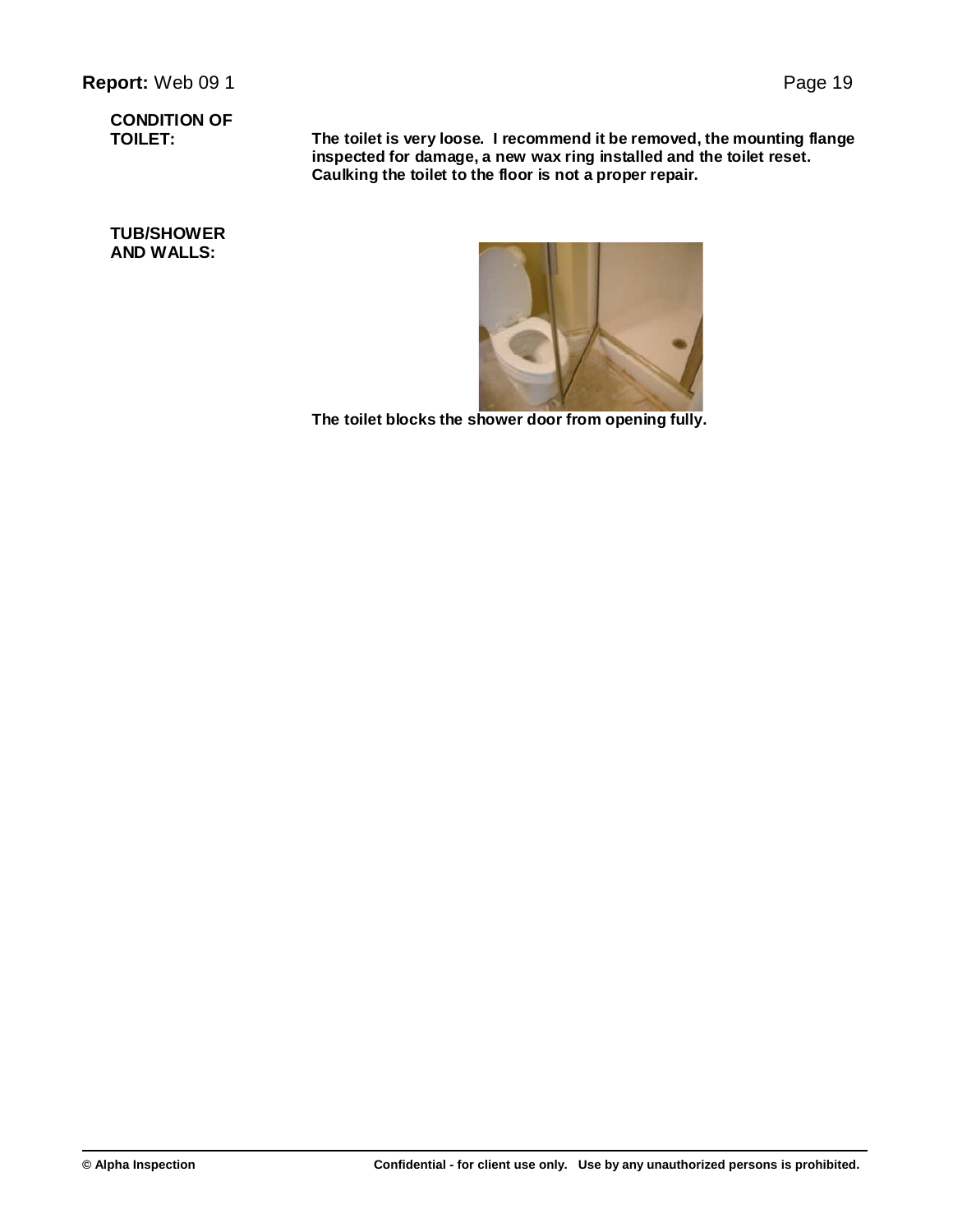## INTERIOR

The condition of walls behind wall coverings, paneling and furnishings cannot be judged. Only the general condition of visible portions of floors is included in this inspection. As a general rule, cosmetic deficiencies are considered normal wear and tear and are not reported. Determining the source of odors or like conditions is not a part of this inspection. Floor covering damage or stains may be hidden by furniture. The condition of floors underlying floor coverings is not inspected. Determining the condition of insulated glass windows is not always possible due to temperature, weather and lighting conditions. Check with owners for further information and any history of replacement. All fireplaces should be cleaned and inspected on a regular basis to make sure that no cracks have developed. It is wisdom to have the interior of the flue inspected with a camera to verify it's condition before you purchase any home. They should also be cleaned annually. Large fires in the firebox can overheat the firebox and flue liners, sometimes resulting in internal damage. I routinely recommend precautions be taken to prevent accidental falls from elevated windows. I also recommend an emergency escape ladder be kept in each bedroom that is above the first floor.

During the inspection process the condition of all doors and their hardware is examined. Windows are inspected for the condition of their glass, hardware and operation. If I could not reach a window because of furnishing or any other reason, It was not inspected. It's condition is excluded from this inspection.

Ceilings, walls, floor coverings and cabinetry are inspected for their general condition.

Stairs and fireplaces, if present, are inspected for by industry standards.

The presence and locations of smoke detectors are examined. You should replace the batteries upon moving in and annually. Use the manufacturer provided test buttons to test the devices monthly.

### **DOORS: MAIN ENTRY DOOR:**



**The front door is in need of additional coats of protective finish. Stained doors of this type need periodic maintenance. To properly protect the wood and finish they should be sanded and additional coats of finish applied every few years. It should be verified that the top and bottom edges are also sealed. These type doors often warp when these edges are left unsealed.**

**The strike plate for the deadbolt is not installed.**

**This door is not well adjusted. It does not seal at the top.**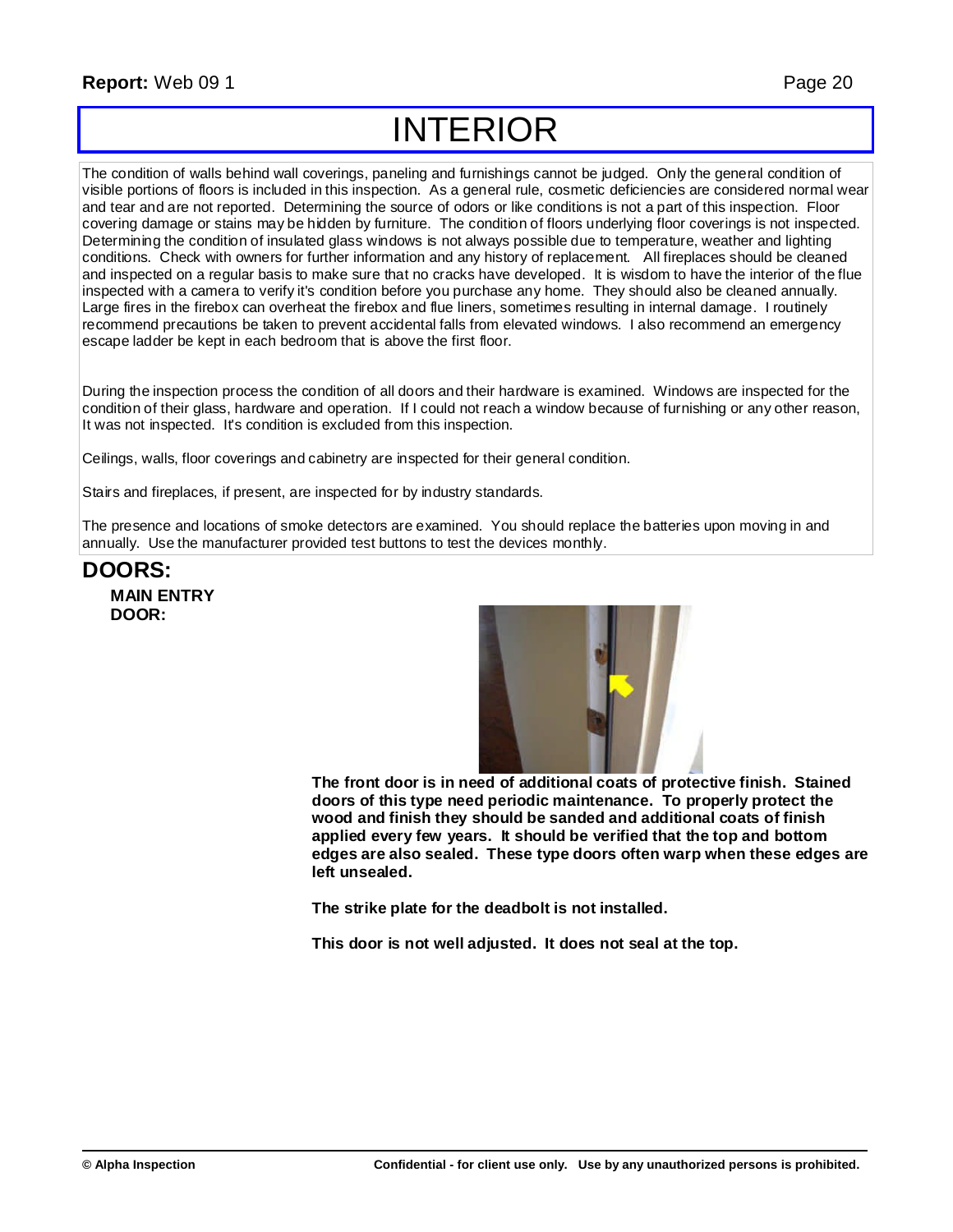## **INTERIOR**

**DOORS: The interior doors should be undercut to allow the conditioned air to freely return to the return air grill.**

**An upstairs closet and the laundry room doors will not latch properly.**

**The door to the master bathroom does not operate properly.**

### **WINDOWS: CONDITION:**



**Seal the window casings and other dissimilar materials to the brick.**

**The window at the top of the stairs should have safety glass installed.**

This is a two story home. For increased safety I recommend you have readily available escape ladders in all upper level sleeping areas. Also consider providing fall protection for all second story windows.

### **INTERIOR WALLS AND TRIM: CONDITION:**



**I recommend all penetrations in the wall system be sealed.**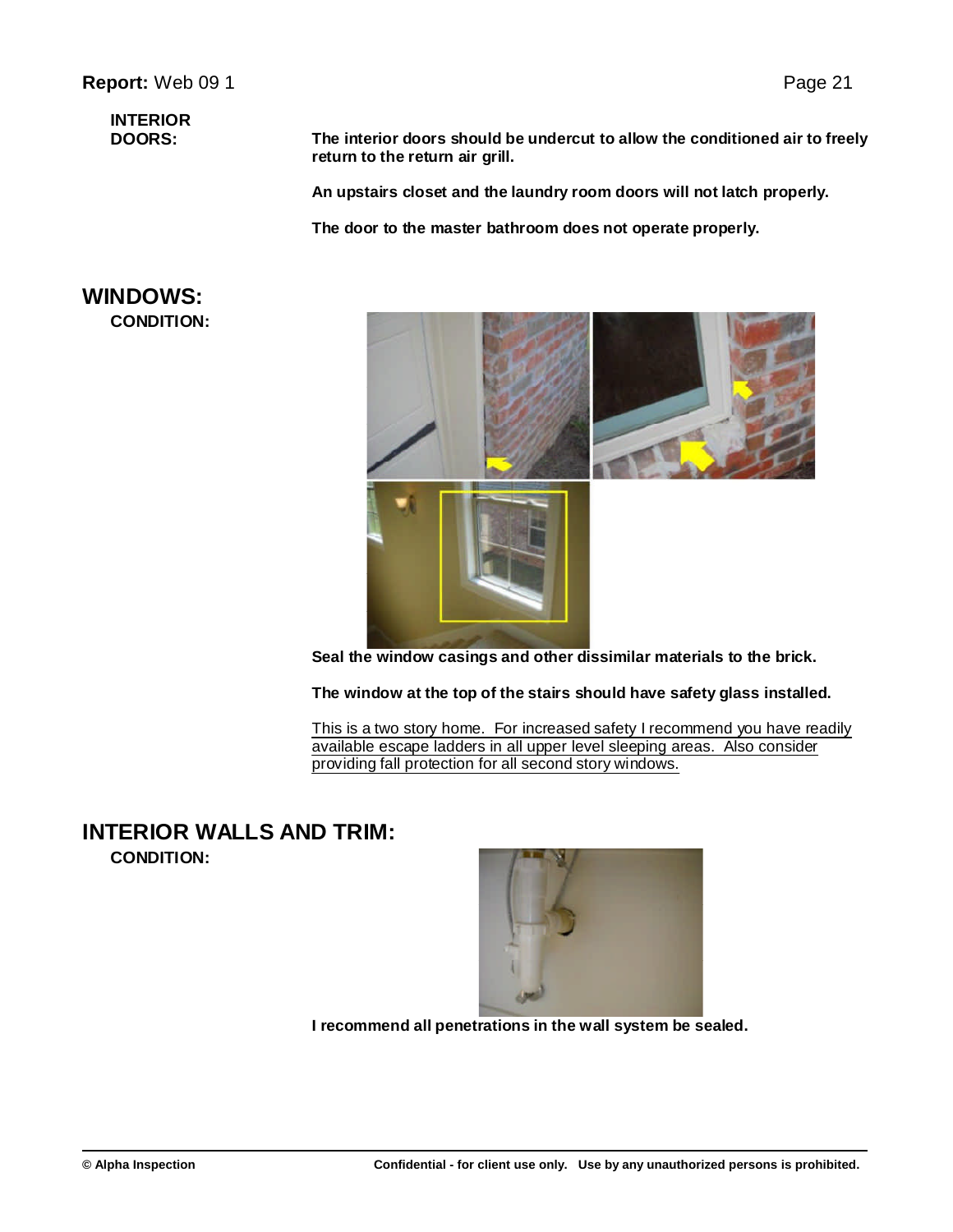### **CABINETRY:**

**Some of the shelves are not yet installed.**

### **STAIRS & HANDRAILS:**

**CONDITION:**



**Handrails on stairs should be continuous and return to the wall at the ends. These do not meet these criteria.**

### **FIREPLACE: TYPE & CONDITION:**



This is a vent free log set. It is important to leave the log set in the factory designed configuration. If you ever notice a soot (black) build up on the logs or inside the fireplace, discontinue use and have the appliance examined by a fireplace specialist or a competent plumber.

It is my company policy not to light log sets. I recommend you have the builder demonstrate it's operation during your final walk through.

**The appliance connector is improperly installed. It should not be installed in a manner where it can contact sheet metal. It should be connected to rigid metal pipe inside of the fireplace. Two appliance connectors have been used. This is also improper.**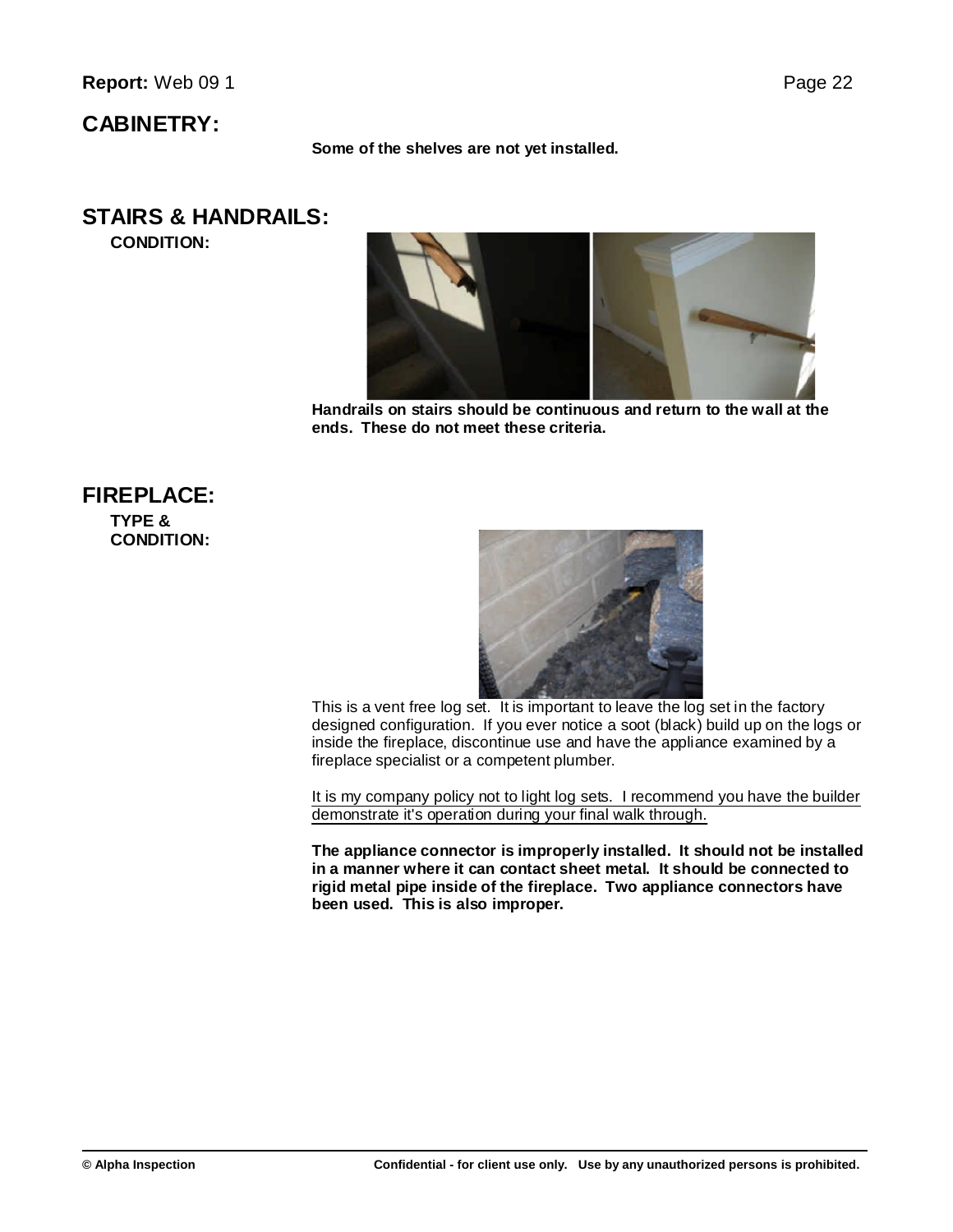### **SMOKE / FIRE DETECTOR:**

**COMMENTS:** Smoke detectors are installed in appropriate locations.

Installing high quality CO detectors is advised. I recommend the "CO Experts model 1070" detector. You can google the product and find it on several websites.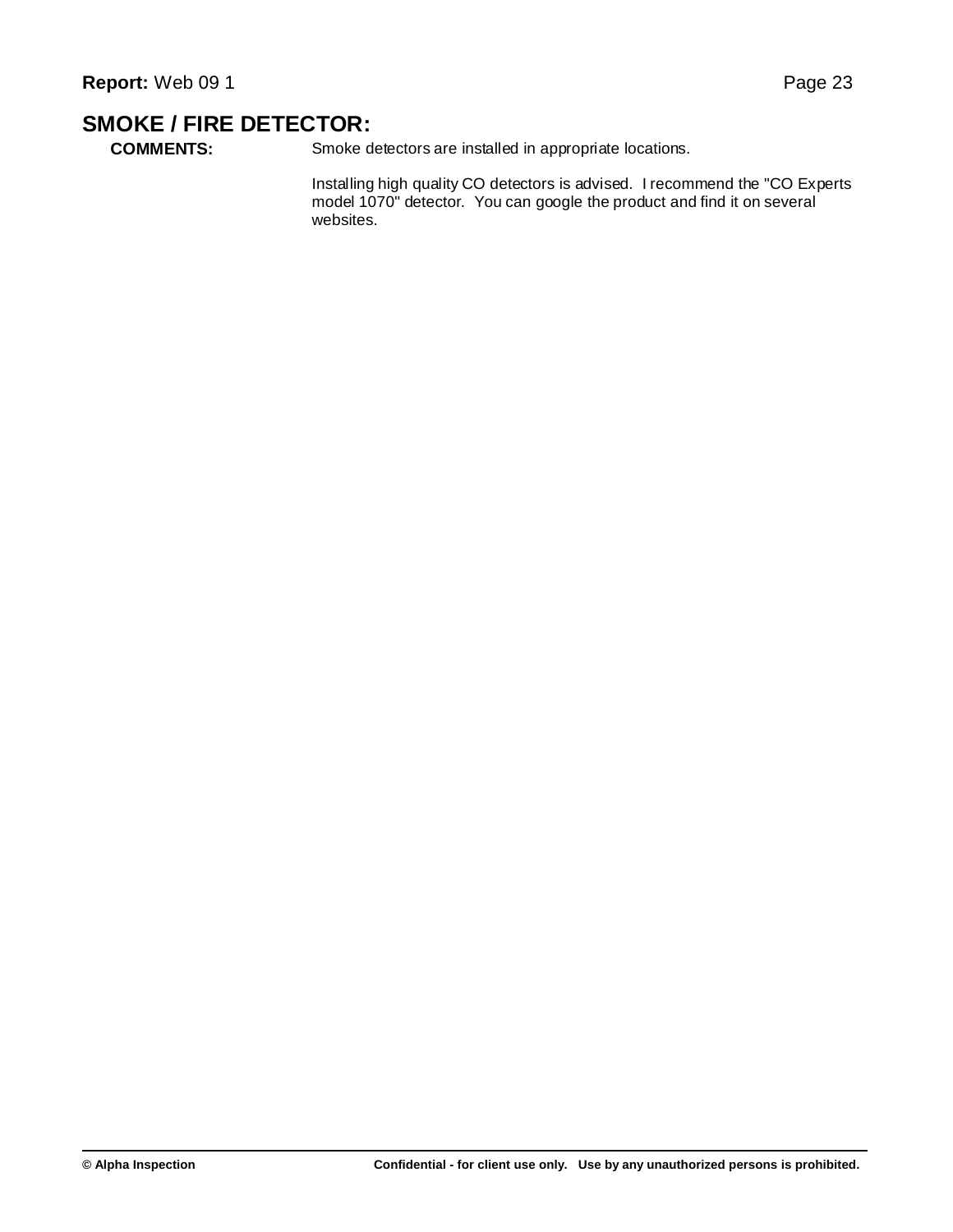## GARAGE

Notice: Determining the heat resistance rating of a firewall is beyond the scope of this inspection. Flammable materials should not be stored within closed garage areas.

Please take the time to read this web site http://www.dasma.com/safetygdmaint.asp. It gives good information on the monthly maintenance and testing of garage doors.

### **GARAGE DOOR:**

**CONDITION: The automatic garage door opener did not reverse properly when it struck a 1.5" block on the floor. Typically adjusting the down force of on the opener is all that is necessary to correct this. For more information on this safety feature see http://www.cpsc.gov/cpscpub/pubs/523.pdf. The Genie Company provides a good example of proper installation on it's website. http://www.geniecompany.com/docs/GENIE%20CHAINGLIDE-ENG.pdf This is a safety item and is important to have the setting adjusted.**

> **The electronic eyes should be installed between 5 and 6 inches above the floor to provide the proper safeguard. These are considerably higher.**

> **Control buttons for openers should be mounted at least 5' above the floor to prevent small children from operating them.**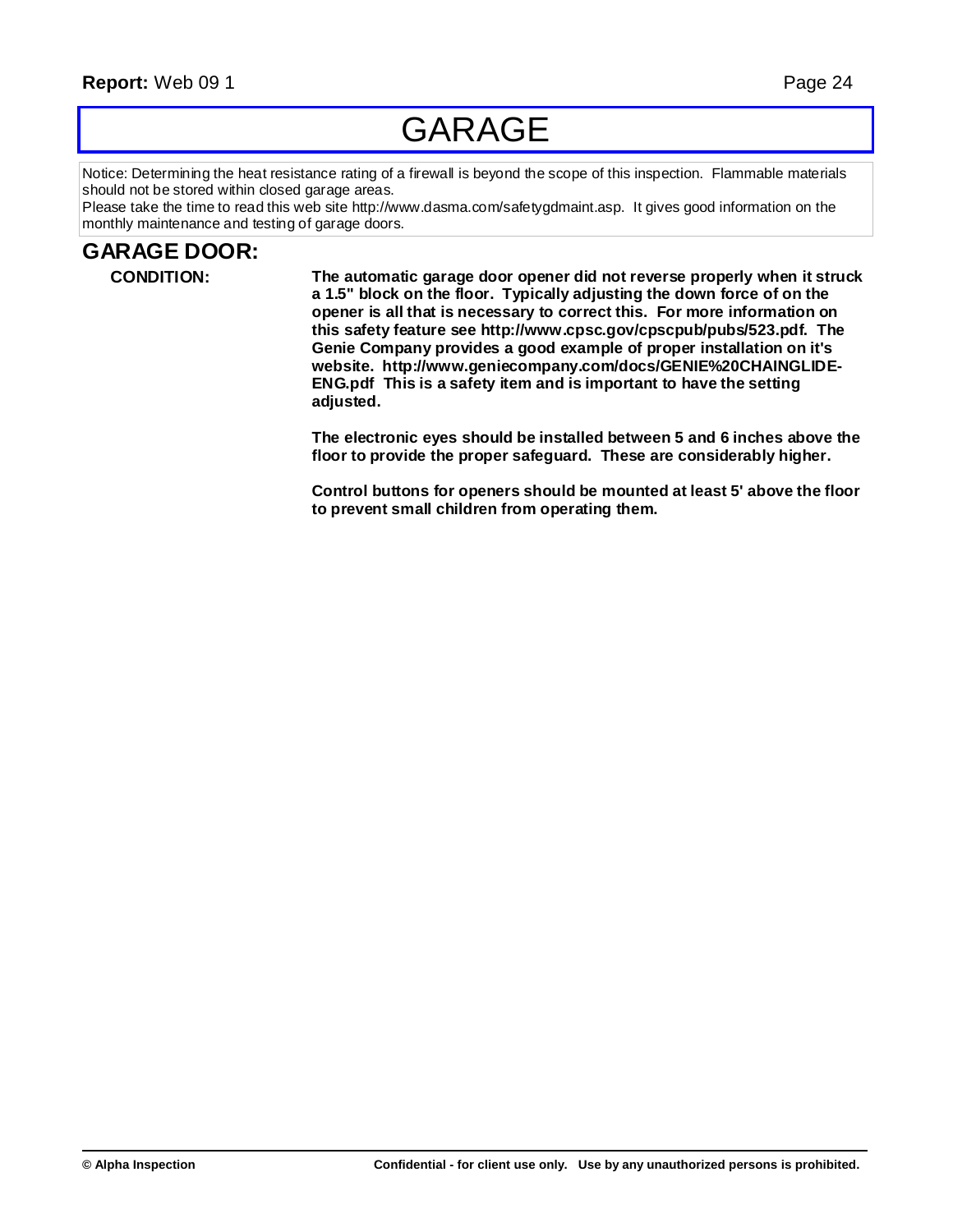## GROUNDS

This inspection is not intended to address or include any geological conditions or site stability information. For information concerning these conditions, a geologist or soils engineer should be consulted. Any reference to grade is limited to only areas around the exterior of the exposed areas of foundation or exterior walls. This inspection is visual in nature and does not attempt to determine drainage performance of the site or the condition of any underground piping, including municipal water and sewer service piping or septic systems. Decks and porches are often built close to the ground, where no viewing or access is possible. These areas as well as others too low to enter, or in some other manner not accessible, are excluded from the inspection. We strongly recommend that inquiry be made with the seller about knowledge of any prior foundation or structural repairs.

The driveway, sidewalk, landscaping, retaining walls and grading are inspected to the extent of having an impact on the home.

Decks and stairs are evaluated for their general condition and any safety concerns.

# **DRIVEWAY:**

**CONDITION: I recommend the cracks be sealed with NP1 to prevent water entry and further raising and settling or widening of cracks. NP 1 is a polyurethane sealant that is available at Construction Materials on West St.**